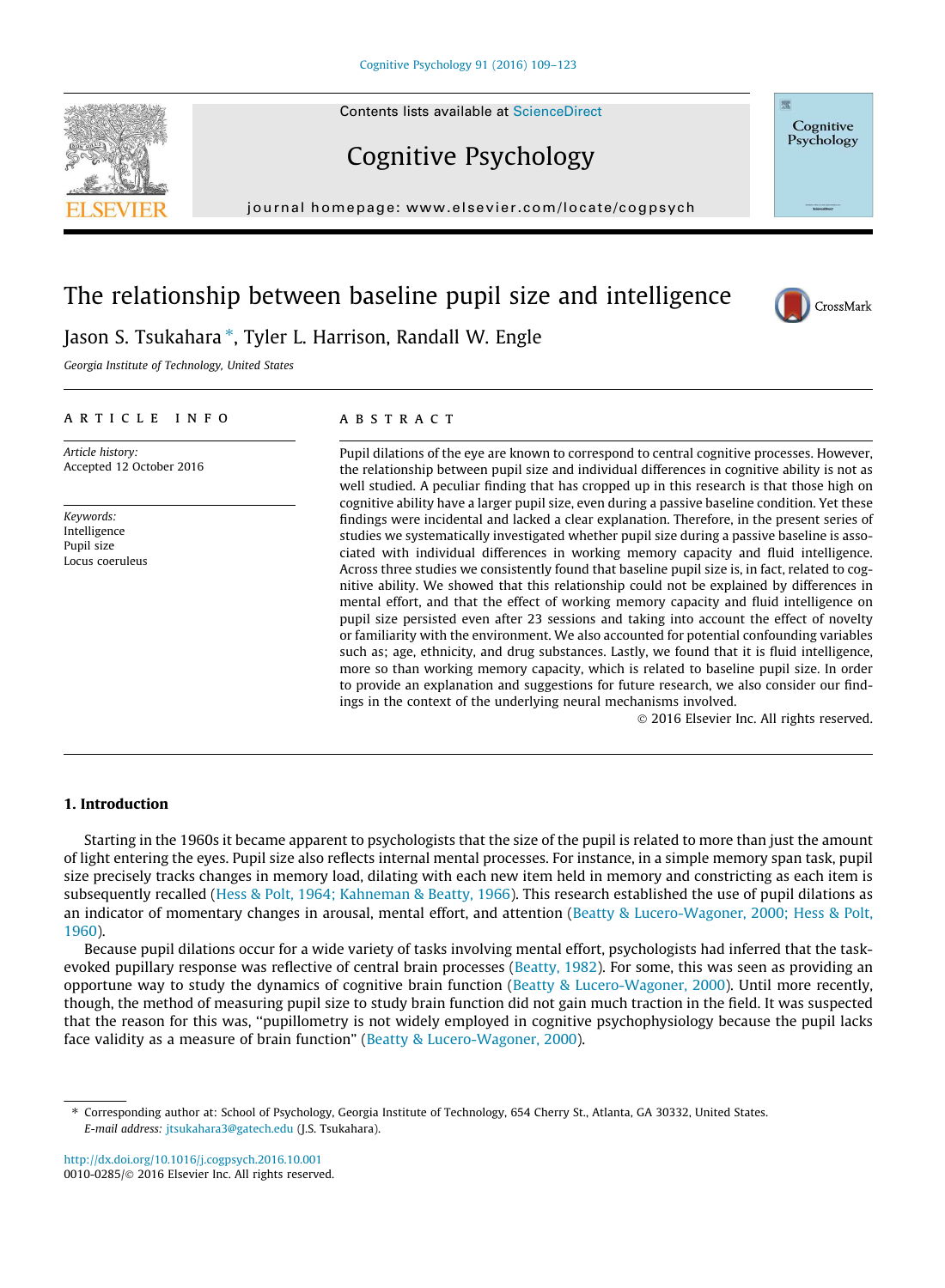The discovery that changes in pupil size correspond to activity in the locus coeruleus was pivotal in establishing pupil size as an important indicator of brain function. (Joshi, Li, Kalwani, & Gold, 2016; Murphy, O'Connell, O'Sullivan, Robertson, & Balsters, 2014; Rajkowski, Kubiak, & Aston-Jones, 1993; Varazzani, San-Galli, Gilardeau, & Bouret, 2015). The locus coeruleus is a region in the brain stem that has projections throughout the brain and is the main source of norepinephrine in the central nervous system (Moore & Bloom, 1979). The method of measuring pupil size is becoming more common in the fields of psychology and neuroscience today due to a better understanding of the brain regions associated with pupil size, along with theoretical advancements in the role these regions play in central cognition (Aston-Jones & Cohen, 2005b).

While most researchers have focused on within-individual changes in pupil size in relation to cognition and brain activity, the present study investigates differences in baseline pupil size **between** individuals of differing cognitive ability. This investigation was motivated by preliminary findings in our lab that larger baseline pupil size was associated with better performance on the operation span task, a measure of working memory capacity (Heitz, Schrock, Payne, & Engle, 2008). That is, high span subjects had larger pupils than low span subjects even during a ''passive" baseline (in the absence of performing any specific cognitive task). However, the relationship was incidental, a number of potential confounds were present, and it was only treated tangentially. Therefore, this finding required further verification.

Besides this being a fascinating relationship though, it is important to consider this in the context of how it might relate to underlying differences in brain function. It turns out that, the prefrontal cortex, one of the crucial areas related to higher order cognitive abilities such as working memory capacity and fluid intelligence (Jung & Haier, 2007; Kane & Engle, 2002), receives a large amount of projections from the locus coeruleus. Furthermore, the locus coeruleus-norepinephrine system is recognized as playing a central role in the cognitive control of behavior through its neuromodulatory effects on regions such as the prefrontal cortex (Aston-Jones & Cohen, 2005a). In light of these advancements, we feel that if the relationship of cognitive ability to pupil size is real it may point to important dynamics in brain function that give rise to individual differences in cognitive ability.

In the present series of studies, we investigated whether the relationship between baseline pupil size and cognitive ability is real, or an artifact, by controlling for a number of potential confounding variables. At the time of the Heitz et al. (2008) paper, we were not sure whether this relationship was real or due to various confounding factors; such as age, mental effort, or experience in the lab. Although, one other lab has shown that performance on the Ravens advanced progressive matrices, a measure of fluid intelligence, was similarly associated with baseline pupil size (van der Meer et al., 2010). Nevertheless, for both studies the relationship was an incidental finding, was treated tangentially, and lacked a clear explanation. Therefore, the present study is the first to systematically investigate the relationship between baseline pupil size and cognitive abilities. Furthermore, in the discussion, we provide an explanation of this finding in terms of the potential underlying neural mechanisms.

It is important to note that Heitz et al. (2008) and van der Meer et al. (2010) used only a single task as their measure of working memory capacity and fluid intelligence, respectively. It is problematic to make inferences about the relationship of a variable with constructs such as working memory capacity or fluid intelligence using a single measure because all measures are multiply determined. For example, the Raven Matrices task is the most commonly used measure of fluid intelligence. However most large scale studies show that only 50–60% of the variance in Raven scores is attributable to fluid intelligence (Carroll, 1993; Jensen, 1998). The remaining 40–50% of the variance in Raven scores can be attributed to myriad other factors such as spatial rotation skills, experience with matrix problems and motivation. Measuring a construct with a single task not only measures the abilities of interest but also other unrelated and possibly unknown factors that are specific to that particular task. Thus, the only way to establish that a variable such as pupil size is associated with a general construct, such as working memory capacity or fluid intelligence, is to use multiple indicators from a range of domains.

Therefore, in all studies we used multiple measures of working memory capacity and/or fluid intelligence, allowing us to make claims at the construct level. At the construct level we refer to working memory capacity as the ability to actively maintain attention on information in the face of interference and is associated with performance across a wide range of cognitive domains (Ackerman, Beier, & Boyle, 2005; Conway, Kane, & Engle, 2003; Harrison, Shipstead, & Engle, 2014; Heitz et al., 2006; Shipstead, Lindsey, Marshall, & Engle, 2014). Fluid intelligence refers to the ability to solve novel reasoning problems and is highly correlated with working memory capacity (Ackerman et al., 2005; Conway et al., 2003; Engle, Tuholski, Laughlin, & Conway, 1999; Harrison et al., 2014; Heitz et al., 2006; Kane et al., 2004; Shipstead et al., 2014).

Baseline pupil size was measured during a ''passive" baseline while subjects stared at a fixation on a computer monitor. In Study 1, we tested whether mental effort can account for the relationship between baseline pupil size and cognitive ability. In Study 2, we assessed the reliability of baseline pupil size measures and controlled for the effects of familiarity of the environment on the relationship with cognitive ability. In Study 3, we investigated whether working memory capacity or fluid intelligence is uniquely related to baseline pupil size, while also controlling for a number of potential confounds not addressed in Studies 1 and 2.

#### 2. Study 1: Mental effort

Given that change in pupil size is commonly used to assess the amount of mental effort in which one is allocating, it is important to test whether mental effort can account for the relationship between baseline pupil size and cognitive ability. It may be that there are differences in the amount of attention or effort high and low cognitive ability subjects allocate during a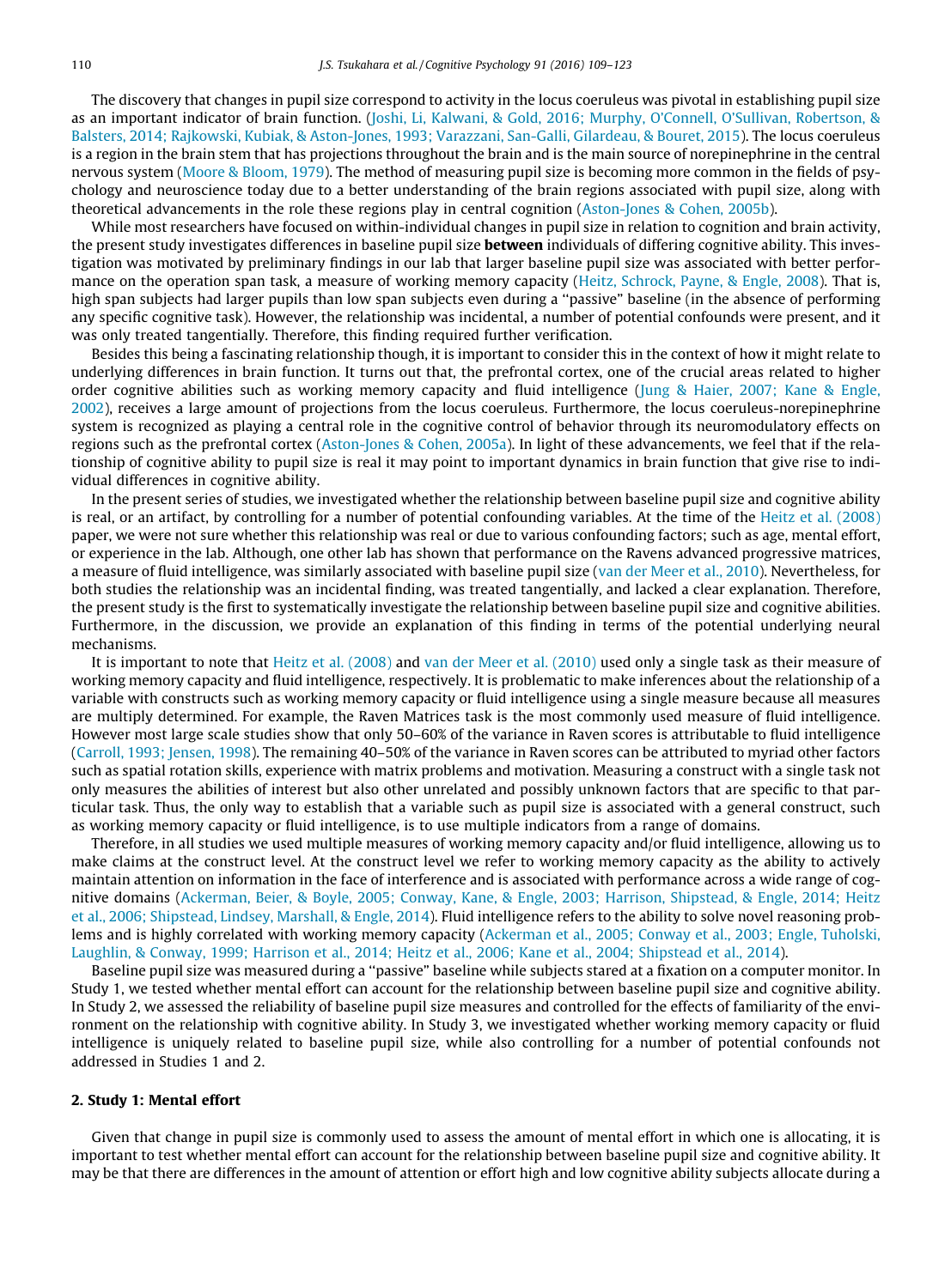''passive" baseline. Therefore, in Study 1, we tested this possibility by measuring baseline pupil size in the absence of an obvious task, and whether this difference persisted as cognitive load increased in an attention-demanding cognitive task.

## *2.1. Method*

## *2.1.1. Subjects*

Subjects were selected from a larger subject pool in which measures of working memory capacity (WMC) were already obtained. Forty subjects were recruited from the upper (high WMC;  $n = 20$ ) and lower (low WMC;  $n = 20$ ) quartile of a WMC composite score. Subjects were between the ages of 18–35 and had corrected-to-normal vision. All subjects signed a consent form approved by the IRB.

#### *2.1.2. Stimuli and procedure*

*2.1.2.1. Working memory tasks.* The composite score for high and low WMC subjects was an average of z-scores on three complex span tasks; the operation span, reading span, and symmetry span tasks. The complex span tasks consisted of alternating storage and processing sub-tasks (Unsworth, Heitz, Schrock, & Engle, 2005). Subjects first solved a processing task followed by the presentation of a single memory item. This alternation repeated until a range (set-size) of memory items had been presented. On the recall screen subjects had to recall the memory items in the correct order by clicking the appropriate item from a matrix on the computer. In all the complex span tasks, the dependent variable was the total number of items recalled in their correct serial position (partial score).

*Operation span.* The automated operation span task required subjects to remember a series of letters presented in alternation with simple math equations, which they were required to solve. Set-sizes ranged from 3 to 7 letters and each set occurred 3 times.

*Symmetry span.* The automated symmetry span required subjects to remember a series of spatial locations presented alternately with a pattern of blocks and they had to decide whether the pattern was symmetrical around the vertical midline. Setsizes ranged from 2 to 5 spatial locations and each set occurred 3 times.

*Reading span.* The automated reading span required subjects to remember a series of letters presented at the end of a sentence. They judged whether the sentence made sense and then saw the letter. Set-sizes ranged from 3 to 7 letters and each set occurred 3 times.

*2.1.2.2. Pupil measures.* Pupil size was measured before beginning any experimental tasks using an Applied Science Laboratories (ASL) model 5000 eye-tracker unit, sampling at 60 Hz. Pupil data were recorded using software provided by ASL. Pupil size was recorded prior to receiving instructions for experimental tasks. After a 5-point calibration procedure, pupil size was recorded while subjects stared at a white fixation (font size: 28) against a black background for 2 min. Subjects were seated 60–80 cm from the monitor. No devices, such as a chin-rest, were used to stabilize the subject's head position. Illumination was controlled for as pupil size was measured in the same room for all subjects. Missing data due to blinks and subject's head movements were excluded from analysis. No subjects or trials were eliminated due to excessive loss of data. Baseline pupil size was calculated as the average pupil diameter (mm) during the fixation.

Subjects then performed a simple letter span task. Memory items were single letters presented visually and for a duration of 1 s with a 250 ms inter-stimulus interval. The number of memory items (set-size) presented on each trial was either 4, 6, or 8. Each set-size occurred four times and occurred in an ascending order. Subjects were instructed to remember as many letters as they could and in the order that they were presented. A delay of 30 s followed the last presented memory item, after which a recall screen appeared. Subjects used a computer mouse to select as many letters as they could recall and in the order they were presented. Feedback informed subjects as to how many memory items they correctly recalled in serial order out of the total set-size. Pupil diameter was averaged over the delay period as the measure of pupil size during the task.<sup>1</sup> For access to the data, send a request to the corresponding author (Jason Tsukahara: jtsukahara3@gatech.edu).

## *2.2. Results*

Summarized in Fig. 1, we found that for the ''passive" baseline high WMC subjects pupil diameters were nearly a millimeter larger than those with low WMC, a difference of about 0.97 mm,  $t(38) = 3.48$ ,  $p < 0.05$ ,  $d = 1.10$ . To put this into comparison, task-evoked pupil dilations are no larger than 0.5 mm and usually smaller (Beatty & Lucero-Wagoner, 2000). A difference of about 1 mm is very large and one that is likely observable to the naked eye, if the pupil is surrounded by a light-colored iris. The change in pupil diameter over levels of memory load, seen in Fig. 1, reflects the increase in mental effort, F(3,114) = 11.93, p < 0.05,  $\eta^2{}_{p}$  = 0.24. The important finding here was that pupil diameter increased as a function of memory load by the same amount for high and low WMC subjects (Load  $\times$  WMC interaction, *F* < 1). High and low WMC pupil size differences remain even after they engaged in a memory task shown by the main effect of WMC,  $F(1,38) = 13.54$ ,

<sup>1</sup> Typically, task-related changes in pupil size are calculated by subtracting out pre-trial baseline pupil size. This corrects for any differences at baseline that might exist. However, in this study we are interested in those baseline differences and if they persist over and above task-related changes in pupil size.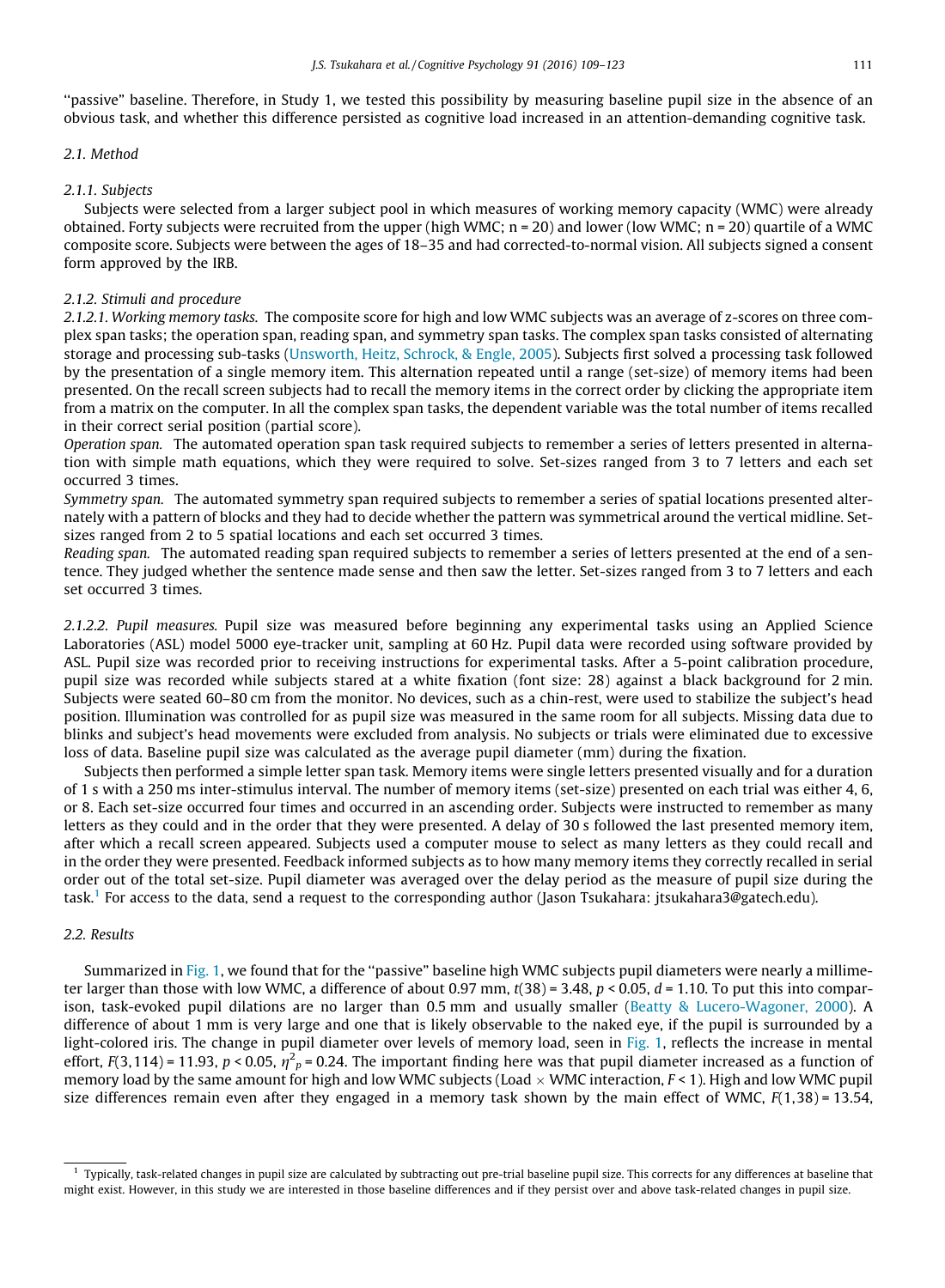

Fig. 1. Mean pupil diameter at baseline and set sizes of 4, 6 and 8 for high WMC (n = 20) and low WMC (n = 20). Error bars represent standard error of the mean.

 $p$  < 0.05,  $\eta^2{}_{p}$  = 0.28. Therefore, the relationship between pupil size and cognitive ability is a persistent one that remains even as subjects engaged in a demanding cognitive task.

Another possibility is that the high WMC subjects initially have higher levels of arousal, attention, or effort at the start of the baseline measure; and therefore, we are finding differences in baseline pupil size related to cognitive ability. To test this, we analyzed changes in pupil size across four 30-s blocks of the two-minute baseline measure, as shown in Fig. 2. We found that baseline pupil size did decrease over the two-minutes,  $F(3,114)$  = 6.48,  $p < 0.05$ ,  $\eta^2$ <sub>p</sub> = 0.15, suggesting higher levels of arousal at the start of the baseline measure. However, this decrease in pupil size over time was the same for both high and low WMC subjects (Time  $\times$  WMC interaction, *F* < 1). Therefore, initial levels of arousal at the start of baseline measures could not account for the relationship between baseline pupil size and cognitive ability.

## *2.3. Discussion*

We found that higher cognitive ability subjects had a larger pupil size in a ''passive" baseline. Given that pupil size has commonly been used as an indicator of mental effort (for a review: Beatty & Lucero-Wagoner, 2000; Heitz et al., 2008) it was important to test if mental effort can account for this finding. Our results demonstrate that pupil size differences between high and low cognitive ability subjects remained as they engaged in a demanding cognitive task. We also showed that initial levels of arousal at the beginning of baseline measures could not account for this relationship.

Yet, this does not entirely rule out the effect of mental effort. For instance, it may be that differences in mental effort between high and low ability subjects remain as cognitive load increases; and therefore, we found no Load  $\times$  WMC interaction. However, while this may be true, there are two reasons why we believe mental effort cannot completely account for our finding. (1) The difference in baseline pupil size that we found, 0.97 mm, is much larger than what is typically found for changes in pupil dilation due to effort,  $\sim$ 0.5 mm, (Beatty & Lucero-Wagoner, 2000). (2) Fig. 1 nicely illustrates that high cognitive ability subject's pupil size at baseline is larger than low cognitive ability subject's pupil size even at the highest setsize. If our finding were due to differences in mental effort, then it would have to be reasoned that high ability subjects are giving more mental effort at a ''passive" baseline than low ability subjects are while maintaining 8 items in memory. Therefore, mental effort cannot not explain differences in pupil size between high and low cognitive ability individuals.

#### 3. Study 2: Familiarity with the environment and reliability

Next we address two potential issues. One is, what is the reliability of baseline pupil measures within the individual? Another is whether the difference may reflect a familiarity with the university setting rather than differences in cognitive ability. The reason for this concern is that our subjects come from both the university setting and the greater Atlanta community. It is possible that our high cognitive ability individuals are simply more familiar and more comfortable in a psychology lab at a large university. High cognitive ability subjects may have more computer experience, more likely to be a college student (vs. non-students from the community), or more familiar with testing environments. As a result, if familiarity of the environment affects arousal levels or allocation of attention to the environment this could possibly explain differences in pupil size at baseline. To address this issue we decided to get multiple measures of pupil size as subjects came into the lab for 23 sessions for a study on another topic.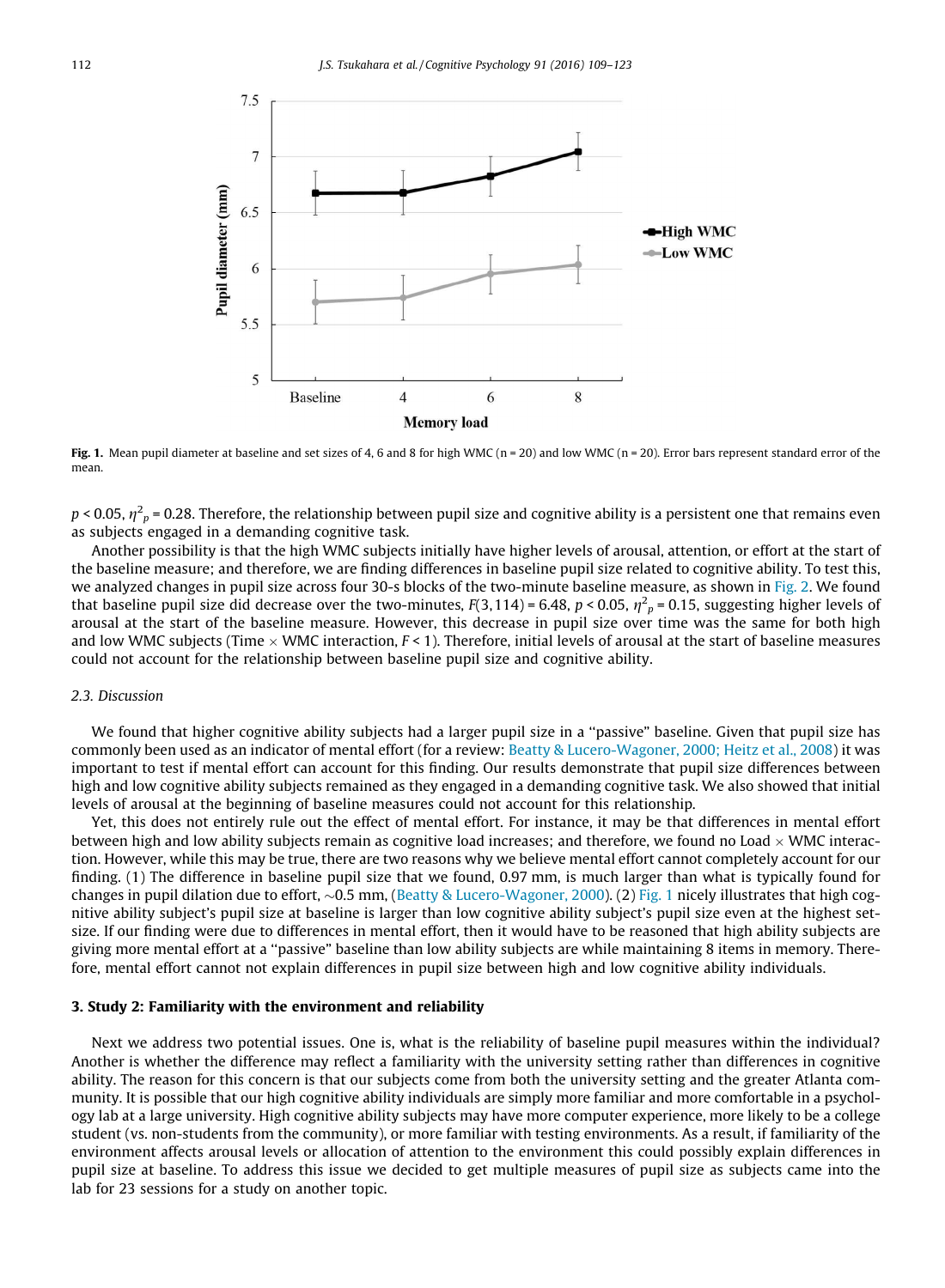



Baseline pupil size was measured at three different times; first session (Time 1), 12th session (Time 2), and 23rd session (Time 3). These three sessions occurred across a range from 3.5 weeks to 16.5 weeks. Baseline pupil size was recorded during a task-free rest period, and before subjects began any other experimental tasks for that day. In addition to working memory capacity, the relationship between pupil size and fluid intelligence was assessed.

## *3.1. Method*

#### *3.1.1. Subjects*

We obtained baseline pupil measures from a sample of subjects participating in a cognitive training study, having nothing to do with our pupil measurements. For the training study, we recruited 114 subjects from the lower ( $n = 56$ ) and upper (n = 58) third of a working memory capacity (WMC) composite score. Our decision for a tertiary split, compared to a quartile split in Study 1, was based on criteria for the cognitive training study and not baseline pupil measures. Subjects were between the ages of 18–35 and had corrected-to-normal vision. All subjects signed a consent form approved by the IRB. Due to technical issues with the eye-tracker, unable to calibrate eye-tracker, or excessive amounts of missing baseline pupil data, four subjects had missing data for one of the pupil measurements.

#### *3.1.2. Stimuli and procedure*

*3.1.2.1. Working memory tasks.* The composite score for high and low WMC subjects was an average of z-scores on three complex span tasks; operation span, symmetry span, and rotation span (Unsworth et al., 2005). The operation span and symmetry span tasks were the same as in Study 1. For all complex span tasks, the dependent variable was the total number of items recalled in their correct serial position (partial score).

*Rotation span.* The automated rotation span task required subjects to remember a series of directional arrows (8 directions) of varying size (small or large) in alternation with a mental rotation task in which they had to mentally rotate and decide if a letter was mirror reversed or not. Set-sizes ranged from 2 to 5 memory items and each set occurred 3 times.

*3.1.2.2. Fluid intelligence tasks.* The dependent variable for each fluid intelligence task was the number of correct responses. Scores on these tasks, from subjects who took part in pupillometry measures, were *z-*scored and averaged to form a composite on fluid intelligence (Gf).

*Raven advanced progressive matrices (Raven, Raven, & Court, 1998).* For each problem, subjects were presented with a  $3 \times 3$ matrix containing 8 abstract figures and one empty box. Subjects were instructed to select of several response options which abstract figure belonged in the empty box to fit the pattern. Ten minutes were given to complete 18 of the odd number problems. *Letter sets (Ekstrom, French, Harman, & Dermen, 1976).* For each problem, subjects were presented with five sets of four-letter sequences. They were instructed to indicate which set does not belong by discovering the rule that is common to only four of the sets. Five minutes were given to complete 30 problems.

*Number series (Thurstone, 1938).* For each problem, subjects were presented with a series of numbers. They were instructed to select which of several options completed the series. Five minutes were given to complete 15 problems.

*3.1.2.3. Pupil measurement.* A SensoMotoric Instruments (SMI) RED 250 eye-tracking unit was used with a sampling rate of 60 Hz. Pupil data were recorded using iView X software provided by SMI. The SMI eye-tracking software uses a formula to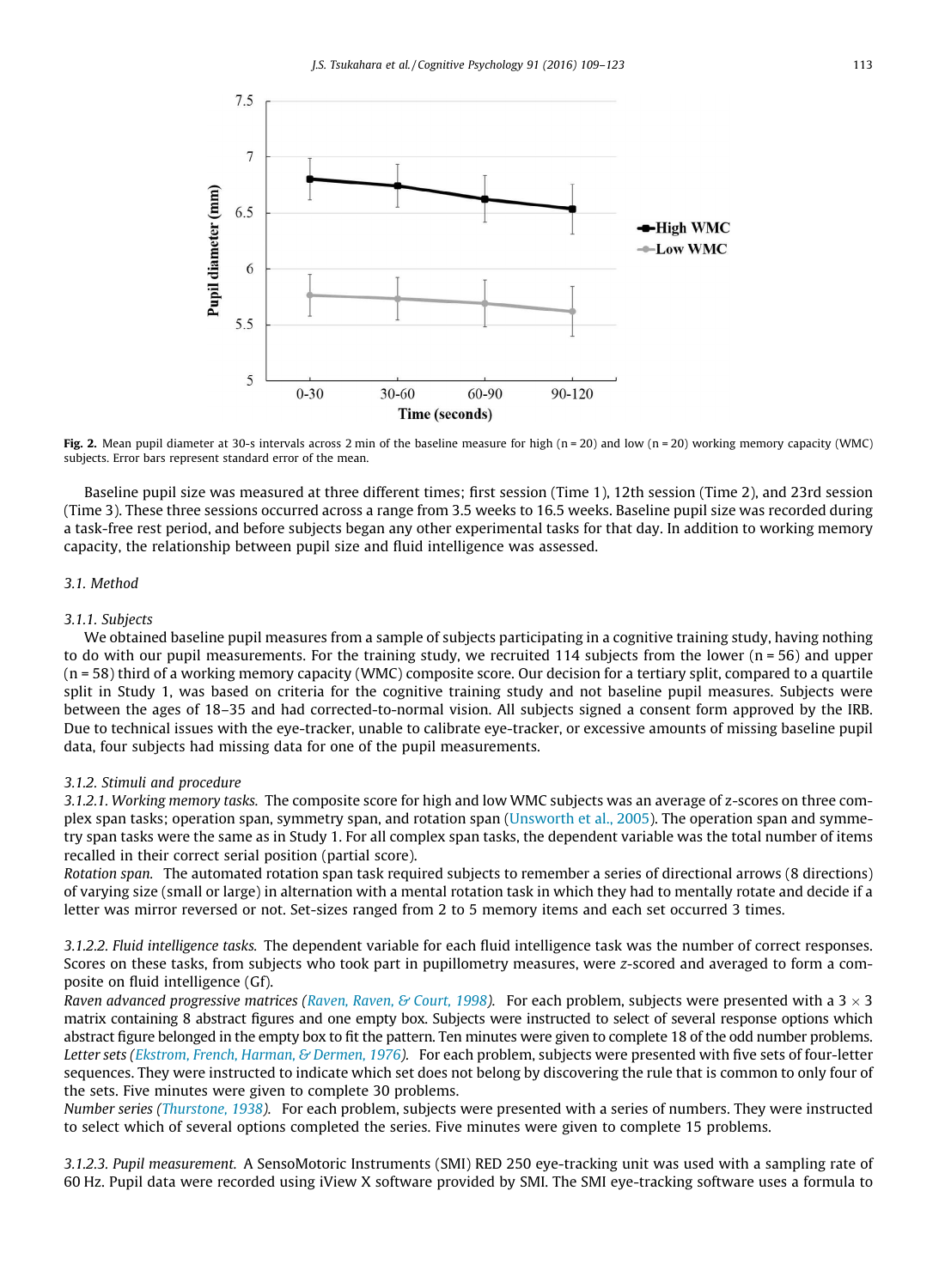derive pupil diameter in millimeters from pixel values. The training study consisted of 23 days of training on a working memory capacity task. Pupil measurements were taken at the beginning of three general testing sessions, the 1st, 12th and 23rd sessions. For all three time points, pupillary measures were taken before beginning any tasks for that day.

Subjects were individually brought into a room for pupil measures. After a 5-point automatic calibration procedure, subjects stared at a gray fixation (font size: 30) against a black background for 21 s while their pupil diameters were recorded. Subjects were seated 60–80 cm from the monitor. No devices, such as a chin-rest, were used to stabilize the subject's head position. Pupil measurements for all subjects and all sessions were recorded in the same room to control for differences in illumination. Because baseline pupil measurements were taken for only 21 s, missing data due to blinks and subject's head movements were linearly interpolated. Subjects with excessive missing data were removed from analysis. Baseline pupil size was calculated as the average pupil diameter (mm) during the fixation. For access to the data, send a request to the corresponding author (Jason Tsukahara: jtsukahara3@gatech.edu).

#### *3.2. Results*

The change in baseline pupil size over the 23 sessions is summarized in Fig. 3. At Time 1, pupil diameter was on average 0.62 mm larger for the high WMC than low WMC subjects, *t*(111) = 3.05, *p* < 0.05, *d* = 0.57. There was also an effect of session, mean pupil diameter decreased over the three sessions,  $F(2,216)$  = 5.19,  $p$  < 0.05,  $\eta^2{}_p$  = 0.046. This suggests that pupil size decreased as subjects became more familiar with the environment. There was a main effect of WMC on pupil size, *F* (1,108)=6.97, p < 0.05,  $\eta^2{}_p$ =0.06. More importantly, the difference in pupil size between high and low WMC subjects remained over the three measurements  $(F < 1)$ . Therefore, even though mean pupil diameter decreased over the three sessions the difference in pupil size between the two WMC groups remained significant.

This finding addresses a potential problem with the previous studies and we have now shown that familiarity of the environment does not account for the relationship between WMC and pupil size. Furthermore, the reliability of pupil size over time is high, as indicated by the high correlations amongst Times 1, 2 and 3 shown in bold in Table 1, ranging from 0.77 to 0.84.

Additional analyses were performed to determine if the relationship of Gf to pupil size remains unchanged over time and as subjects become familiar with the environment (van der Meer et al., 2010). As a first step, to simplify the analysis, pupil diameter was averaged across the three sessions to create an average pupil diameter variable. Average pupil diameter positively correlated with Gf,  $r(102) = 0.37$ ,  $p < 0.05$ . To see if this correlation changed across the three sessions, Gf was correlated with pupil size at Time 1, Time 2 and Time 3. All correlations were significant at *p* < 0.05, and are shown in Table 1. Numerically the correlations decreased somewhat over the three sessions but this decrease was not significant (Time 1  $(r = 0.41)$ , Time 3  $(r = 0.30)$ ,  $z = 0.88$ ,  $p > 0.05$ ). Therefore, the correlation between fluid intelligence and pupil size remained stable over the three measurements. This finding mirrors what we found for WMC. That is the relationship between Gf and pupil size does not change over time nor as subjects become more familiar with the environment.

## *3.3. Discussion*

These findings extend those from Study 1 by showing that the effect of working memory capacity on pupil size does not change over time and as subjects become familiar with the environment. Importantly, we also showed that baseline pupil size is a reliable measure, a necessary requirement for psychophysiological variables. This strongly suggests that pupil size is a stable and reliable characteristic associated with individual differences in cognitive ability. Given that subjects were split on working memory capacity, this makes it difficult to assess the unique contributions of working memory and fluid intelligence to baseline pupil size. Although working memory capacity and fluid intelligence are highly correlated constructs, they are not the same (Ackerman et al., 2005; Conway et al., 2003; Engle et al., 1999; Harrison et al., 2014; Heitz et al., 2006; Kane et al., 2004; Shipstead et al., 2014); therefore, it is important to investigate their unique contributions to baseline pupil size.

#### 4. Study 3: Working memory capacity, fluid intelligence, and baseline pupil size

The previous two studies established that baseline pupil size is a reliable physiological variable related to cognitive ability. However, one of the major limitations is the use of extreme groups design. It may be tempting to conclude from Study 1 and 2 that baseline pupil size relates to individual differences in working memory capacity, because high working memory individuals showed larger pupil size than low working memory individuals. Because working memory capacity and fluid intelligence are so highly correlated, when using an extreme groups design working memory capacity is confounded with fluid intelligence. Therefore, while we know baseline pupil size is related to individual differences in cognitive ability we do not know if it is uniquely related to either working memory capacity or fluid intelligence. In Study 3, we address the major limitation of Studies 1 and 2 by using the full scale sample allowing us to look at the full range of individual differences in working memory capacity and fluid intelligence and examine their unique relationships to baseline pupil size.

We also investigated how task-related pupil dilations over varying levels of cognitive load interacts with cognitive abilities. It is known that, in a simple memory span task, the pupils will dilate as each new item is held in memory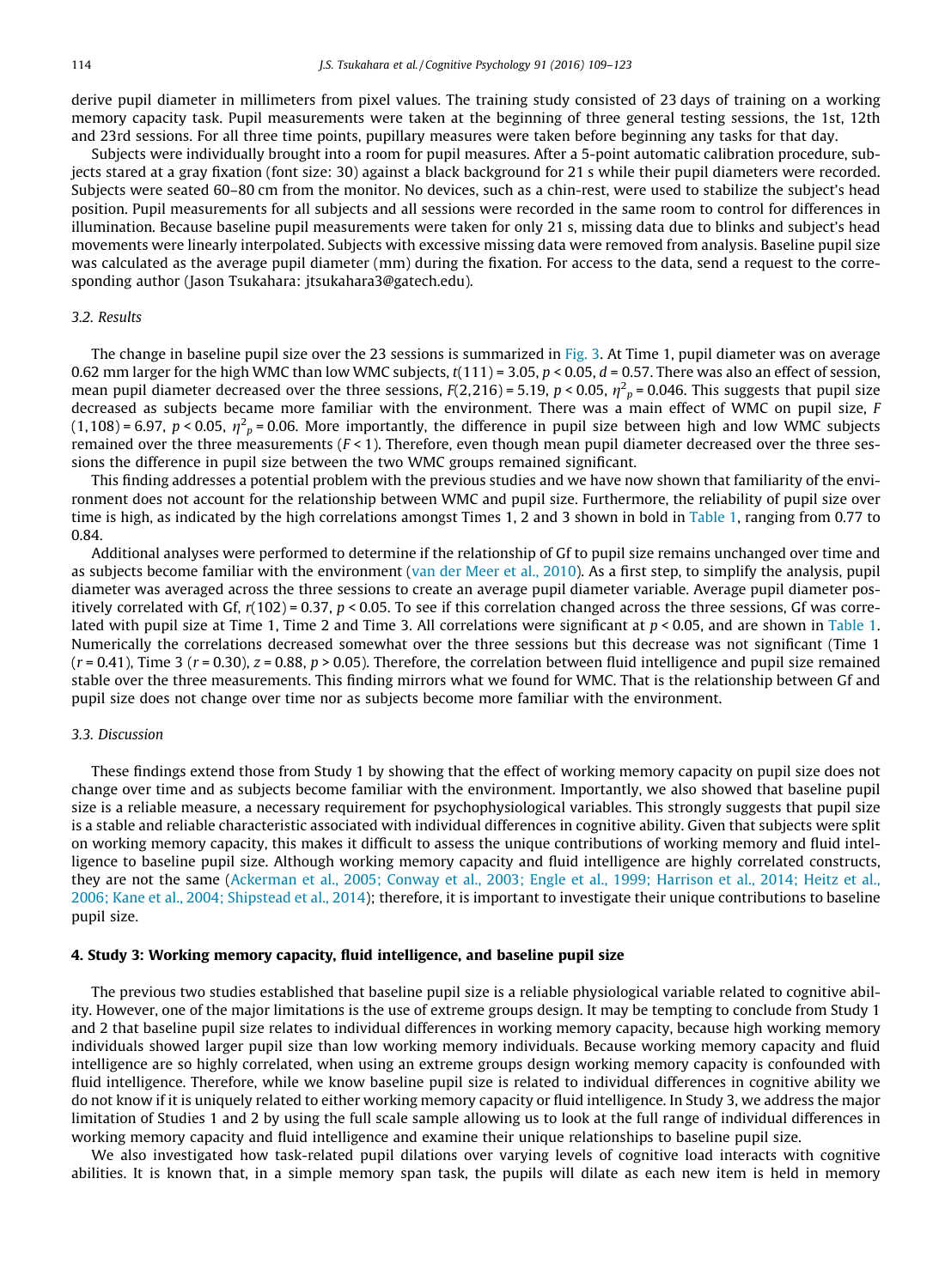

Fig. 3. Mean pupil diameter for high WMC (n = 57) and low WMC (n = 53) subjects at sessions 1, 12 and 23. Error bars represent standard error of the mean.

Table 1 Correlation matrix for fluid intelligence (Gf) and mean pupil diameter (mm) at Times 1, 2, and 3.

|                  | Gf                       | Time 1                   | Time 2                   | Time 3                   |
|------------------|--------------------------|--------------------------|--------------------------|--------------------------|
|                  | $\overline{\phantom{0}}$ |                          |                          |                          |
| Gf<br>Time 1     | 0.41                     | $\overline{\phantom{0}}$ |                          |                          |
| Time 2<br>Time 3 | 0.31                     | 0.84                     | $\overline{\phantom{0}}$ |                          |
|                  | 0.30                     | 0.77                     | 0.77                     | $\overline{\phantom{0}}$ |

*Note:* All correlations are significant at  $p < 0.05$ . Time 1 = session 1; Time 2 = session 12; Time 3 = session 23; Gf = fluid intelligence.

(Granholm, Asarnow, Sarkin, & Dykes, 1996; Kahneman & Beatty, 1966; Peavler, 1974). However, there are inconsistent results as to what happens after memory capacity has been reached, assuming a short-term capacity of  $7\pm2$  items (Miller, 1956). Peavler (1974) found that pupil diameter increased until it reached asymptote at about 8 items, remaining at peak diameter even at a load of 13 items. However, Granholm et al. (1996) found that pupil diameter peaked at about 9 items but then started to decline instead of maintaining asymptote. Research has suggested that low ability individuals show larger pupil dilations for easy problems and high ability individuals show larger pupil dilations for more difficult problems (Ahern & Beatty, 1979; Heitz et al., 2008; van der Meer et al., 2010). Therefore, we expect an interaction between memory load and cognitive ability on task-related pupil dilations.

## *4.1. Method*

#### *4.1.1. Subjects*

A total of 358 subjects took part in four 2-h sessions in which they were tested on a wide-variety of cognitive tasks. No subject had participated in a study in our lab previously. Subjects were between the ages of 18–35 and had corrected-tonormal vision. Due to technical issues with the eye-tracker, unable to calibrate eye-tracker, or excessive amounts of missing baseline pupil data, the total number of subjects was reduced to 337.

## *4.1.2. Materials and procedure*

Subjects participated in four sessions that lasted approximately 2 h in which they completed a battery of cognitive tasks. Included in this battery were the measures of working memory capacity (WMC) and fluid intelligence (Gf) described below. We measured baseline pupil size at the beginning of Session 4 before subjects started any tasks for that day. Immediately following baseline pupil measures subjects performed a simple memory-span task to measure task-evoked pupil dilations.

*4.1.2.1. Working memory tasks.* Measures of WMC consisted of the operation span, rotation span, and symmetry span tasks (Unsworth et al., 2005). These tasks were identical to those used in Study 2 except for the following. Operation span set-sizes ranged from 3 to 9 items and each set occurred 2 times. Symmetry and Rotation span tasks set-sizes ranged from 2 to 7 items and each set occurred 2 times. For all complex span tasks, the dependent variable was the total number of items recalled in their correct serial position (partial score).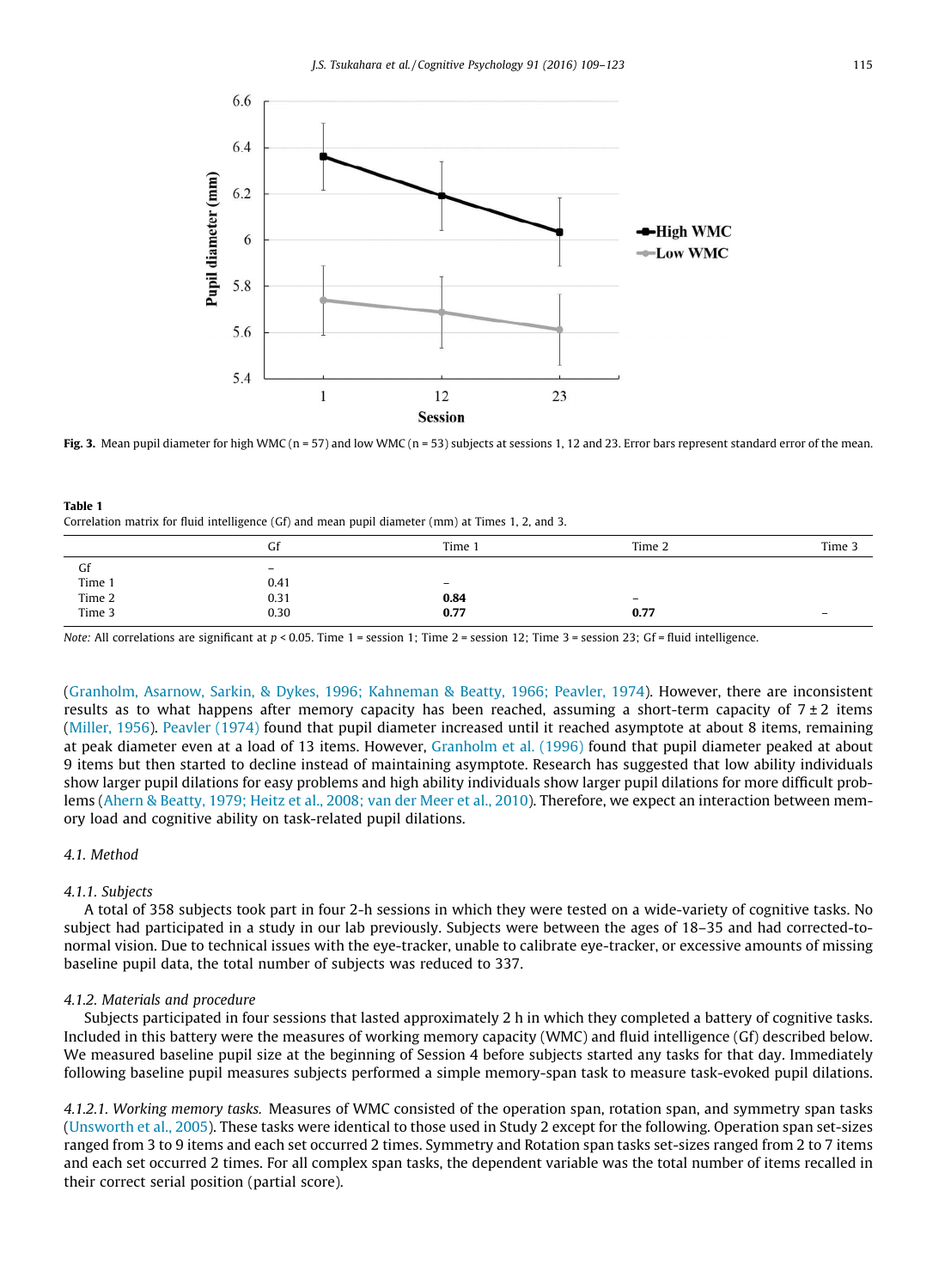*Gf tasks.* Measures of Gf consisted of the Raven Advanced Progressive Matrices (Raven et al., 1998), Letter Sets (Ekstrom et al., 1976), and Number series (Thurstone, 1938) as described in Section 3.1.

Due to occasional issues with program execution, errors in saving data files, and subjects not completing a task, 13% of subjects had missing values for at least one task. Over 95% of subjects with missing values had no more than a single task missing from each construct. We therefore imputed missing values (Cohen, Cohen, West, & Aiken, 1983). Missing values on the WMC and Gf tasks were imputed with a maximum likelihood estimation using EQS 6.2. After imputation, scores on all tasks were z-scored and averaged to create a composite on WMC and Gf.

*4.1.2.2. Demographics.* Given that the size of the pupil is affected by a variety of factors besides locus coeruleus activity, such as age and some drug substances, it is important to account for these. Nine different demographic variables were assessed: Ethnicity, Age (in years), College Student, Nicotine, Medications, Gender, Handedness, Caffeine, Alcohol, Sleep.

All demographics were self-reported. At the end of Session 4, the same day as pupil measurements, subjects were asked about: the amount of sleep they got the previous night, their use of nicotine (in the last 10 h), medications (that might affect their attention and memory, in the last 24 h), caffeine (in the last 8 h), and alcohol (more than two drinks in the last 24 h).

*4.1.2.3. Pupil measures.* A SensoMotoric Instruments (SMI) RED 250 eye-tracking unit was used with a sampling rate of 60 Hz. Pupil data were recorded using iView X software provided by SMI. The SMI eye-tracking software uses a formula to derive pupil diameter in millimeters from pixel values.

*Baseline pupil size.* Pre-experimental baseline pupil size was measured at the beginning of Session 4 before subjects began any tasks for that day and in a dimly lit room. All subject's pupils were measured in the same room to control for any differences in illumination. After a 5-point automatic calibration procedure, subjects passively viewed a gray fixation (font size: 30) against a black background on a computer monitor for 30 s. Subjects were seated 60–80 cm in front of the monitor. No devices, such as a chin-rest, were used to stabilize the subject's head position. Missing data due to blinks and subject's head movements were linearly interpolated. Subjects with excessive missing data were removed from analysis. Pre-experimental baseline pupil size was calculated as the average pupil diameter (mm) during fixation.

*Task-related pupil size.* Task-related pupil changes were measured while subjects performed a simple memory span task. In this task, subjects were instructed to remember a series of visually presented letters and in the order they were presented. At recall they were presented with an array of 20 test letters and were instructed to click on each letter they could recall and in the order they were presented. Memory set-sizes of 3, 6, 9, or 12 occurred in a random order for a total of two times for each set-size. Although the order of occurrence was random, all subjects were given the same order of set-sizes.

A trial lasted from the presentation of the first memory item to the end of the recall phase and there was a 9 s intertrial interval. Stimuli were presented against a black background with a central fixation. Each memory item was presented for 750 ms. For half of the subjects the memory items were presented in cyan (blue) and for the other half lime (green) font color. The reason for this counterbalance was due to the addition of two other memory load conditions. In these conditions, there were both target items and distractor items, presented in either blue or green font. Font colors were counterbalanced between subjects. Subjects were instructed to simply ignore the distractor items and only remember the targets. In all analyses, these trials were collapsed into the non-distractor load trials as there was no difference in phasic pupil response between conditions. There was an interstimulus interval of 1000 ms and a delay of 2000 ms between the last memory item and the recall screen.

There were two measures of pupil size:<sup>2</sup> (1) Pretrial baseline pupil size was average pupil diameter (mm) during the 4 s before the start of a trial. (2) Pupil dilation was calculated as the difference between maximum pupil diameter observed after presentation of a memory item and pretrial baseline pupil size. For access to the data, send a request to the corresponding author (Jason Tsukahara: jtsukahara3@gatech.edu).

## *4.2. Results*

#### *4.2.1. Pre-experimental baseline pupil size*

First, at the bivariate level we found that WMC explained 6% of the variance in baseline pupil size and with each 1 SD increase in WMC there was a 0.30 mm increase in baseline pupil diameter,  $b = 0.30$ ,  $r = 0.24$ ,  $t(335) = 4.44$ ,  $p < 0.05$ . Fluid intelligence explained 12% of the variance in baseline pupil size and each 1 SD increase in Gf was associated with a 0.45 mm increase in baseline pupil diameter, b = 0.45, r = 0.35, *t*(335) = 6.90, *p* < 0.05. A hierarchical regression analysis, represented in Fig. 4, was conducted to test whether WMC predicted baseline pupil size above and beyond Gf. After controlling for Gf, there was no longer a significant relationship between WMC and baseline pupil size,  $\Delta R^2 < 0.01$ ,  $\Delta F(1,334) = 0.01$ ,

 $^2$  In Studies 1 and 3 we analyzed pupil size as a function of memory load. However, task-related changes in pupil size in Study 3 were calculated and analyzed differently than they were in Study 1. The reason for this difference has to do with the difference in research questions. Our rationale for how they were analyzed in Study 1 are discussed in Footnote 1. In Study 3, the analysis on task-related changes in pupil size are independent of the main research question of the entire article. That is, is baseline pupil size related to important cognitive abilities? The analysis in Study 3 has more to do with how pupil dilation (as an indicator of mental effort) changes over increasing memory load and if this is related to working memory capacity or fluid intelligence. This analysis, unlike Study 1, requires correcting for initial differences in baseline pupil size. Additionally, we analyzed pre-trial baseline pupil size in Study 3, but not Study 1.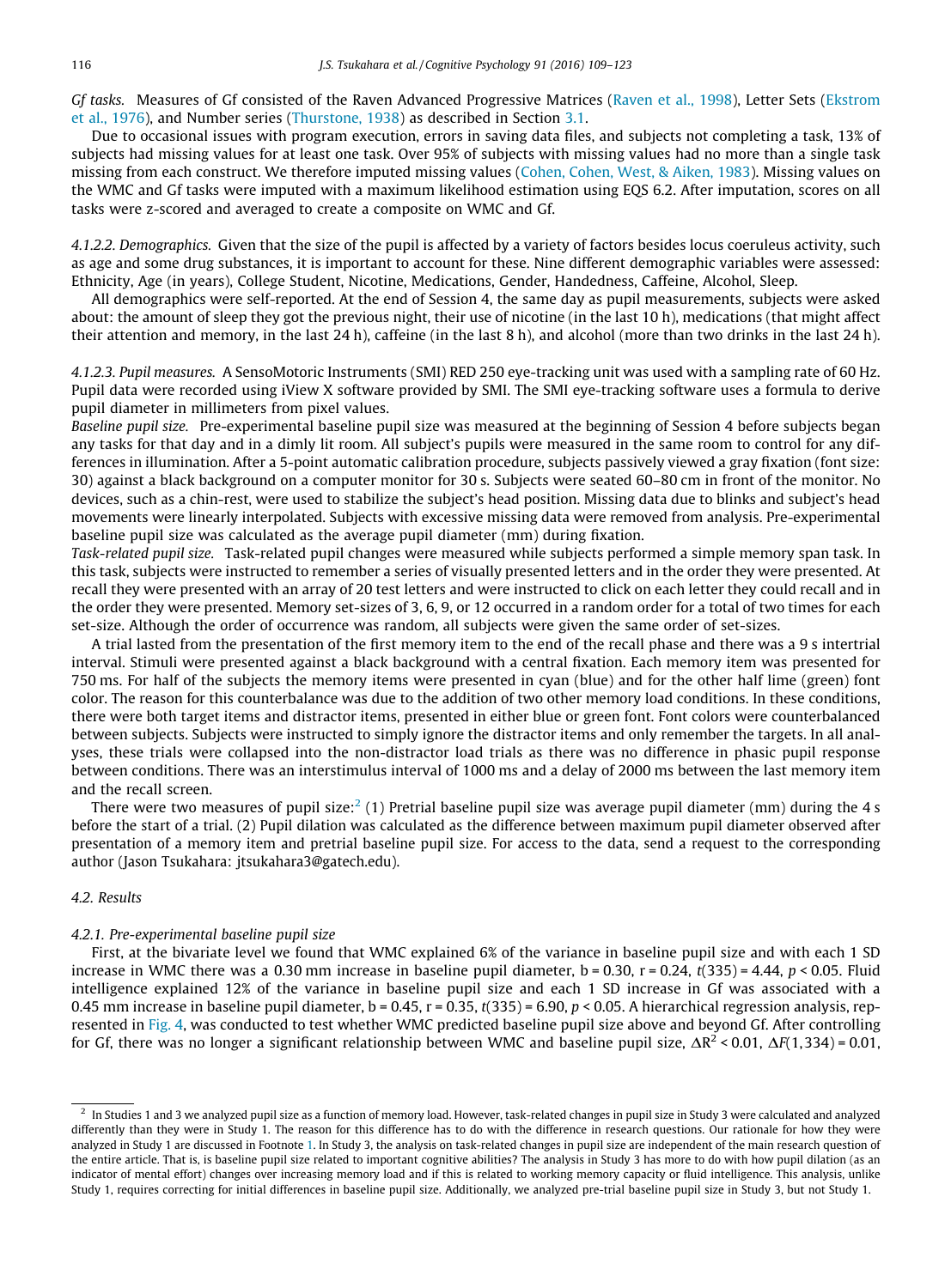$p > 0.05$ . Fluid intelligence, however, still predicted baseline pupil size after controlling for WMC,  $b = 0.45$ ,  $r_{\text{partial}} = 0.27$ , *p* < 0.05. These results provide strong evidence that it is Gf, not WMC, which is uniquely related to baseline pupil size.<sup>3</sup>

As a supplementary analysis, we analyzed pre-experimental baseline pupil size as an extreme groups design. This allowed us to determine if we have the same effect size as in Studies 1 and 2, giving us some idea whether the effects of WMC in Study 3 are not just weaker, simply due to sampling error. Study 1 and 2 used a quartile and tertiary split on WMC respectively; in this analysis we will also use a quartile and tertiary split on WMC and Gf.

Using a quartile split, we found the effect size of WMC to be smaller than in Study 1. The difference between high and low WMC on baseline pupil size was about 0.65 mm,  $t(164) = 4.06$ ,  $p < 0.05$ ,  $d = 0.63$ . In study 1, there was a difference of about 0.97 mm (*d* = 1.10). The difference between high and low Gf on baseline pupil size was about 1.04 mm (*d* = 1.07).

Using a tertiary split, the difference between high and low WMC on baseline pupil size was about 0.58 mm, *t*(222) = 4.15, *p* < 0.05, *d* = 0.56. This is, in fact, almost identical to the effect size found in Study 2 (0.58 mm, *d* = 0.53). The difference between high and low Gf on baseline pupil size was about 0.83 mm, *t*(222) = 6.24, *p* < 0.05, *d* = 0.84. To compare the effect of Gf to that found in Study 2, we correlated Gf and baseline pupil size only using high and low WMC subjects. Gf correlated with baseline pupil size,  $r(222) = 0.39$ ,  $p < 0.05$ . This is equivalent to that found in Study 2 ( $r = 0.37$ ). These comparisons demonstrate the reliability of the effect sizes reported in all three studies.

Unsworth and Robison (2015) found that the effect of working memory load on phasic pupil dilations interacted with cognitive ability. However, they did not find any relationship between pre-trial baseline pupil size and their measure of working memory capacity (see K estimates from change detection tasks; Cowan et al., 2005). It is important to keep in mind that working memory capacity (K) as defined in Unsworth and Robison (2015) is not the same as WMC defined in the present study (Shipstead et al., 2014). Nevertheless, in this sample of subjects, we did also obtained estimates of K; although from a different and more challenging version than Unsworth and Robison (2015) (for a comparison see; Shipstead et al., 2014). Nevertheless, the two versions do have about the same predictive validity (Shipstead et al., 2014). In the current study, we found that K correlated with pre-experimental baseline pupil size ( $r = 0.22$ ,  $p < 0.05$ ) and pre-trial baseline pupil size ( $r = 0.244$ ,  $p < 0.05$ ). Individual differences in K predicted pre-experimental pupil size over and above WMC ( $\Delta R^2 = 0.02$ ,  $\Delta F(1,319)$  = 0.6.25, *p* < 0.05) but not Gf ( $\Delta R^2$  < 0.01,  $\Delta F(1,334)$  = 0.47, *p* > 0.05). Similarly, K predicted pre-trial baseline pupil size over and above WMC ( $\Delta R^2$  = 0.03,  $\Delta F(1,320)$  = 8.59, *p* < 0.05) but not Gf ( $\Delta R^2$  < 0.01,  $\Delta F(1,320)$  = 2.00, *p* > 0.05). However, Unsworth and Robison (2015) did find a relationship between variability of baseline pupil size and capacity (K). For variability in pre-experimental baseline pupil size we calculated the SD in pupil size over the 30-s measure. Variability in baseline pupil size did not correlate with WMC ( $r = 0.05$ ,  $p > 0.05$ ) and had a small correlation with Gf ( $r = 0.11$ ,  $p < 0.05$ ). Therefore, in our study we did find that baseline pupil size was related to capacity (K) and that variability in baseline pupil size had a small positive relationship to Gf. The discrepancy in our findings and those of Unsworth and Robison (2015) may be due to a number of factors, including; differences in task versions, sample characteristics, or the use of only one task to measure working memory capacity (reliability).

#### *4.2.2. Controlling for potential confounds*

Given that our procedure for subject recruitment is similar across the studies in our lab, there is the potential that some other confounding variables could explain our findings. Therefore, a number of these potential confounds will now be addressed.

There was a main effect of Ethnicity (Caucasians, African-Americans, and Other) on baseline pupil size, *F*(2,328) = 9.57,  $p$  < 0.05,  $\eta^2{}_{p}$  = 0.06. To rule out the effects of Ethnicity we analyzed the relationships between Gf and baseline pupil size in Caucasians (n = 62), African-Americans (n = 207), and Other (defined as *not* Caucasian or African-American, n = 62). Fig. 5 shows that Gf correlated with baseline pupil size in Caucasians,  $r(60) = 0.34$ ,  $p < 0.05$ , African-Americans,  $r(205)$ = 0.25, *p* < 0.05, and Other, r(60) = 0.38, *p* < 0.05. A moderation analysis found that the relationship between Gf and baseline pupil size was not different across the Ethnicity groups,  $b = -0.06$ ,  $t = -0.52$ ,  $p > 0.05$ .

Using hierarchical regression analyses, we tested whether Gf can predict baseline pupil size even after controlling for a number of other demographic variables. Table 2 shows the relationship of 9 demographic variables to baseline pupil size. Only variables that had a significant relationship to baseline pupil size were included in the hierarchical regression; Ethnicity, Age, College Student, Nicotine, and Medication.

Together the demographic variables explained 15% of the variance in baseline pupil size,  $R = 0.39$ ,  $R^2 = 0.15$ ,  $F(4,272)$ = 11.86, *p* < 0.05. However, only Nicotine, b = -0.47,  $r_{partial}$  = -0.15, *p* < 0.05, and Medication, b = 0.56,  $r_{partial}$  = 0.14, *p* < 0.05, were unique predictors of baseline pupil size, which together accounted for 6% of the variance in pupil size. Even after controlling for the demographic variables, Gf still explained additional variance in baseline pupil size,  $\Delta R^2$  = 0.05,  $\Delta F$  $(1,271)$  = 16.50,  $p < 0.05$ . The unique relationship between baseline pupil size and Gf was relatively unaffected by the demographic variables,  $b = 0.32$ ,  $r_{partial} = 0.24$ ,  $t = 4.06$ ,  $p < 0.05$ . Therefore, we have provided strong evidence that the relationship between Gf and baseline pupil size cannot be explained by these potentially confounding variables. There may be others we have not considered but these variables did not account for the  $Gf \times$  baseline pupil size effect.

 $3$  We ran the same model, as Fig. 4, using a structural equation modeling approach. This approach uses latent factors rather than composite scores. The conclusion of the analysis is the same. The model overall was a good fit  $\chi^2$  (12) = 26.11, *p* < 0.05, CFI = 0.98, RMSEA = 0.06. WMC did not predict pupil size  $(r = -0.06, p > 0.05)$ . Gf did predict pupil size  $(r = 0.44, p < 0.05)$ .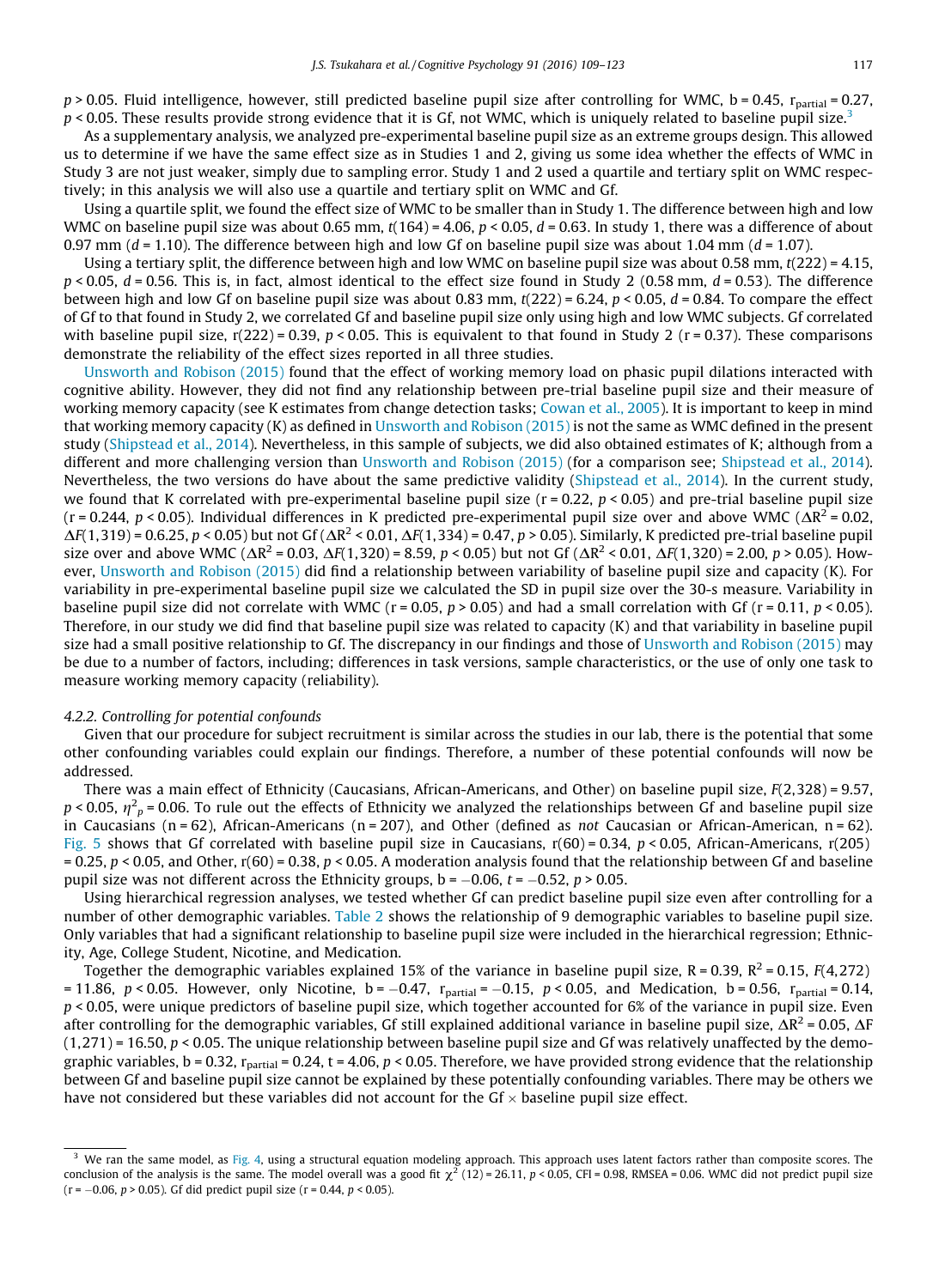

Fig. 4. Unique contributions of working memory capacity (WMC) and fluid intelligence (Gf) to baseline pupil size. *N* = 337. Path values are partial correlations.

#### *4.2.3. Task-related pupil size*

*4.2.3.1. Pre-trial baseline pupil size.* There was a main effect of WMC, *F*(1,115) = 11.07, *p* < 0.05, and Gf, *F*(1,110) = 27.93, *p* < 0.05, on pre-trial baseline pupil size (Fig. 6). However, there was no interaction between memory load and either WMC, *F*(7,805) = 0.78, *p* > 0.05, or Gf, *F*(7,770) = 0.66, *p* > 0.05. That is, the effect of WMC and Gf on baseline pupil size did not change as a function of performing the memory task. Additionally, there were small differences amongst the 8 trials on pre-trial baseline pupil size, *F*(7,1708) = 4.82, *p* < 0.05. This effect was not due to pre-trial baseline pupil size increasing with time on the task but rather a function of previous set-size. That is, pre-trial baseline pupil size was larger when the previous set-size was high. A similar finding was found in Heitz et al. (2008) and was attributed to the persistence of the phasic response from the previous trial. However, this may have resulted from a preparatory  $\times$  previous set size interaction effect given the long ITI of 9 s.

*4.2.3.2. Task-related pupil dilation.* Consistent with findings in the literature, we found that pupil size increased as memory load increased, *F*(11,3454) = 135.53, *p* < 0.05. Whether pupil dilation plateaued or declined once memory capacity was reached depended on the cognitive ability level of the subject. As seen in Fig. 7a, both high WMC and high Gf subjects plateau whereas low WMC and low Gf subject's pupil dilations begin to decline around a memory load of 8 items (Trial  $\times$  Ability interactions, *p* < 0.05). One potential explanation for this is that, high WMC/Gf individuals persist in giving their full mental effort beyond their capacity limits whereas low WMC/Gf individuals no longer give their full effort once their capacity limits have been reached. In fact, this has been observed in other studies from our lab (Engle, Cantor, & Carullo, 1992; Engle & Marshall, 1983).

#### *4.3. Discussion*

In Study 3, we tested whether working memory capacity and fluid intelligence have a unique relationship to baseline pupil size. We found that both working memory capacity and fluid intelligence correlated with baseline pupil size, however, only fluid intelligence uniquely predicted baseline pupil size (Fig. 4). Importantly, we also showed that a number of potential confounding variables such as ethnicity, age, or drug substances could not explain this relationship between fluid intelligence and baseline pupil size. This finding demonstrates limitations of using extreme group designs on cognitive abilities that are highly correlated with one another. Because working memory capacity and fluid intelligence are so highly correlated they are confounded when using an extreme groups design leading to limitations in interpreting the nature of the psychological and neurobiological mechanisms which distinguish them.

Similar to findings in Study 1 we also showed that baseline pupil size differences remained between high and low cognitive ability subjects while performing a memory-span task. If differences in mental effort could account for this finding, it would be expected that the baseline pupil size difference between high and low ability subjects would go away or perhaps decrease. However, this was not the case. There were small, if any differences, in the increase of pupil size as memory load increased until about 6–8 items (Fig. 7a). Interesting to note, there was a pupil dilation for the first memory item, which then plateaued until about four memory items at which point pupil dilation continues to increase. One potential explanation is that subjects were able to chunk the first 3 memory items. Not until about 8 memory items does the pattern of pupil dilations change for high and low ability subjects. While high ability subject's pupil size plateaued at about 8 memory items, low ability subject's pupil size declined. This suggests that low ability subjects no longer persist in mental effort once memory capacity is reached, indicated by accuracy rates at set-size of 9 and 12 (Fig. 7b).

#### 5. General discussion

Throughout the three studies, we have shown that large differences in baseline pupil size, even observable to the unaided eye, exist between high and low cognitive ability individuals. Further, this difference does not go away when subjects are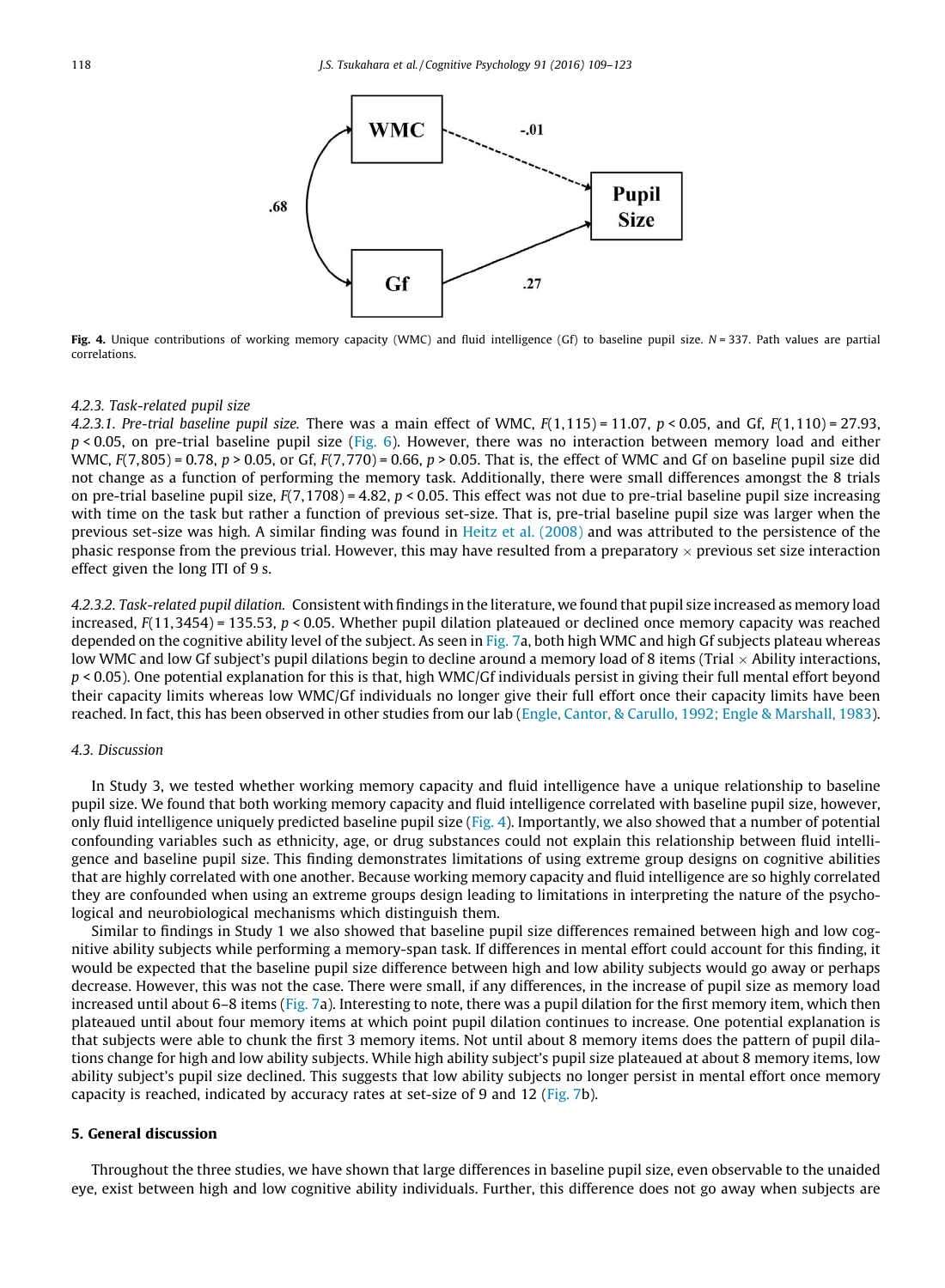

Fig. 5. Correlation between fluid intelligence (Gf) and baseline pupil size for Caucasians, African-Americans, and Other.

| Table 2                                                             |  |
|---------------------------------------------------------------------|--|
| Correlations between demographic variables and baseline pupil size. |  |

| Demographic                  | Relationship to baseline pupil size $r(b)$ |
|------------------------------|--------------------------------------------|
| Age (Years)                  | $-0.32$ ( $-0.07$ ) <sup>*</sup>           |
| College Student <sup>a</sup> | 0.28(0.60)                                 |
| Nicotine <sup>b</sup>        | $-0.21(-0.69)$                             |
| Medications <sup>c</sup>     | 0.12(0.56)                                 |
| Gender <sup>d</sup>          | 0.05(0.12)                                 |
| Handednesse                  | $-0.05$ ( $-0.14$ )                        |
| Caffeinef                    | $-0.06$ ( $-0.14$ )                        |
| Alcohol <sup>g</sup>         | $-0.03(-0.12)$                             |
| Sleeph                       | $-0.07$ ( $-0.05$ )                        |
| Gf (controlled)              | 0.24(0.34)                                 |

*Note:* For the demographic variables correlations are given outside parentheses and unstandardized coefficients are given inside parentheses.

<sup>a</sup> Non-college vs. College student.

**b** No-nicotine vs. Nicotine (in the last 10 h).

 $c$  No-medications vs. Medications (that affect attention or memory in the last 24 h).

<sup>d</sup> Male vs. Female.

e Right vs. Left.

<sup>f</sup> No-caffeine vs. Caffeine (in the last 8 h).

 $g$  No-alcohol vs. Alcohol (2 or more drinks in the last 24 h).

 $h$  Hours of sleep.

 $p < 0.05$ .

engaged in a cognitively demanding task and cannot be explained by differences in mental effort (Study 1). We found that the effect of working memory capacity and fluid intelligence on pupil size persisted even after multiple measurements and taking into account the effect of novelty or familiarity with the environment (Study 2). Finally, we found evidence that it is fluid intelligence, not working memory capacity, which is uniquely related to baseline pupil size (Study 3). Although some demographic variables, such as age and drug substances, were related to baseline pupil size they did not account for the relationship between Gf and baseline pupil size. Therefore, together these findings provide convincing evidence that the size of the pupil is a reliable and valid indicator of one's cognitive ability and intelligence. We believe that this finding is important for what it may reveal about the underlying neural mechanisms of fluid intelligence.

Although we did not obtain any direct neural measures of brain function, neuroscience research has shown a close association of pupil size with activity in the locus coeruleus-norepinephrine system (LC-NE) (Joshi et al., 2016; Murphy et al., 2014; Rajkowski et al., 1993; Varazzani et al., 2015). In fact, changes in pupil size have commonly been used as an indicator of locus coeruleus activity (Aston-Jones & Cohen, 2005b; Eldar, Cohen, & Niv, 2013; Gilzenrat, Nieuwenhuis, Jepma, & Cohen, 2010; Rajkowski et al., 1993). Locus coeruleus function can be characterized by two modes of activity. In a phasic mode, the locus coeruleus shows bursts of activity facilitating task-specific processes and task engagement; similar to the pupil dilation response studied by psychologists (Aston-Jones & Cohen, 2005b). A tonic mode of baseline locus coeruleus activity adjusts the gain of cortical circuits to disengage task-specific processes (Aston-Jones & Cohen, 2005b). Activity in the locus coeruleus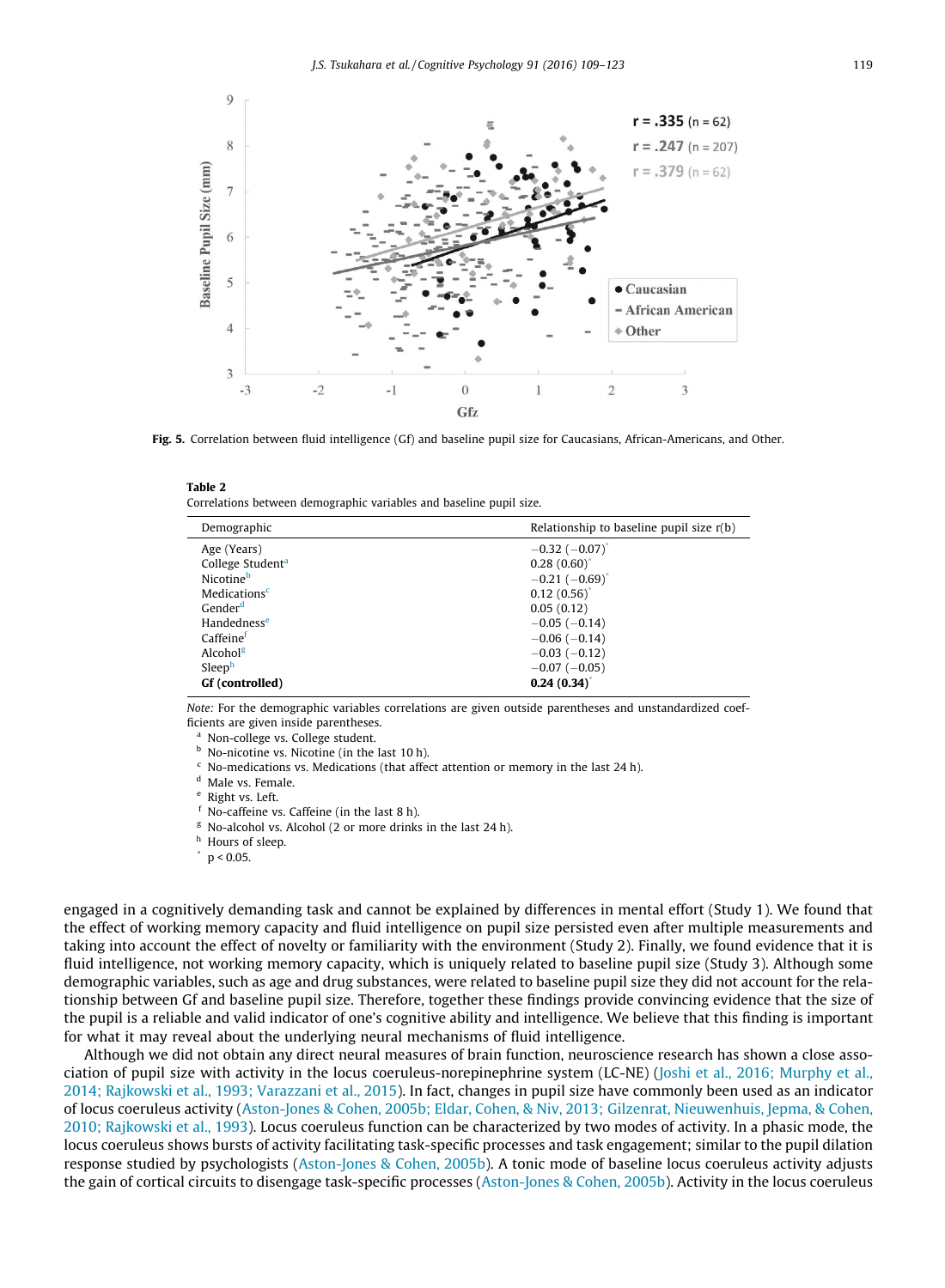

Fig. 6. Pre-trial baseline pupil size on each trial for high WMC/Gf and low WMC/Gf subjects.



Fig. 7. (a) Pupil dilation as a function of memory load for high WMC/Gf and low WMC/Gf subjects. (b) Proportion accurate as a function of set-size for high WMC/Gf and low WMC/Gf subjects.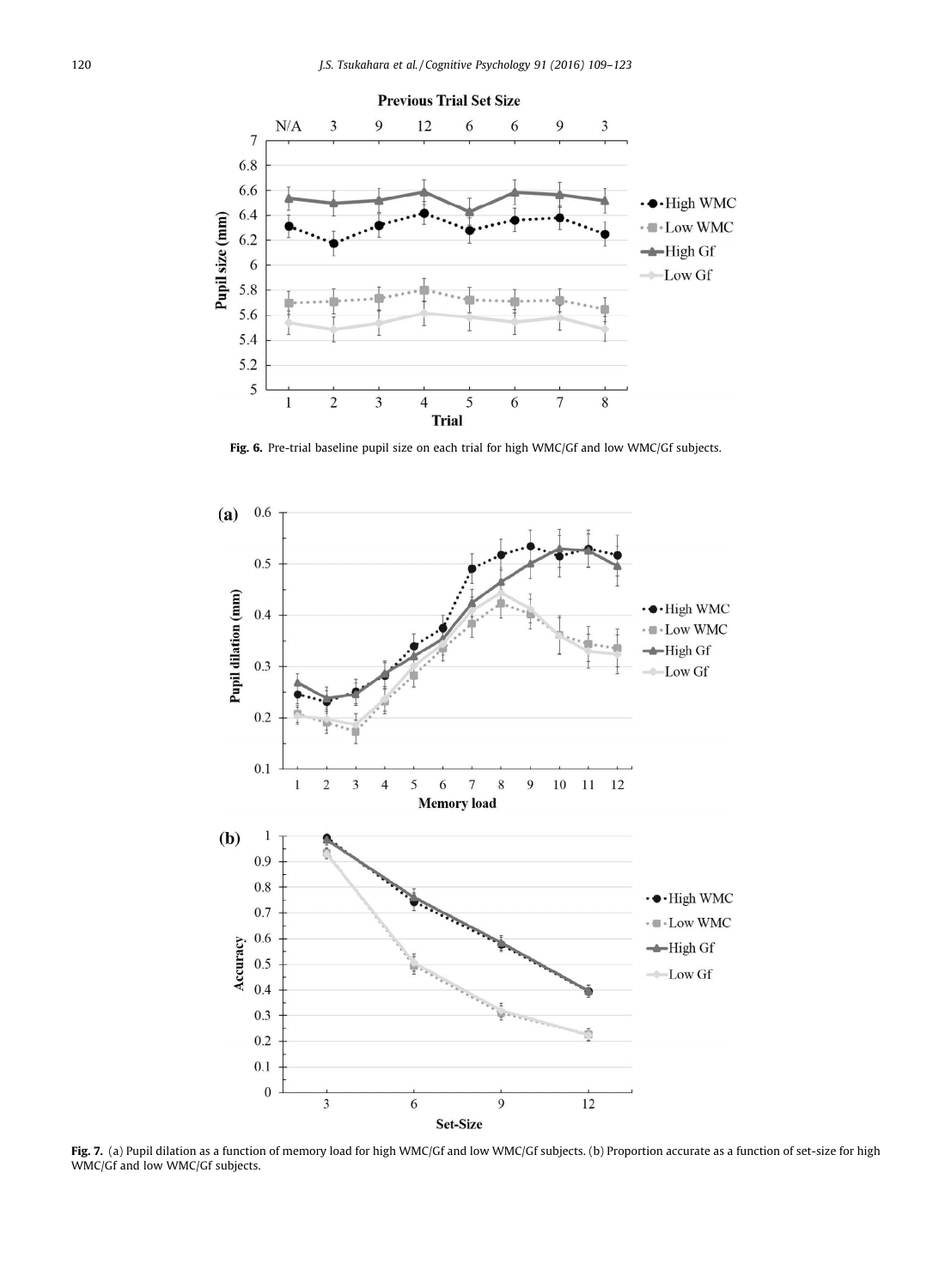releases norepinephrine and modulates the gain of target neurons to be more sensitive to incoming signals (both excitatory and inhibitory) (Berridge & Waterhouse, 2003). Because of the widespread projections the LC-NE system has, this modulation of neural gain has an effect on the strength of functional connectivity throughout the brain (Moore & Bloom, 1979). In fact, researchers have even shown that changes in pupil size (as an index of tonic locus coeruleus activity) corresponds to this effect of the LC-NE system on global levels of functional connectivity in the human brain (Eldar et al., 2013; Warren et al., 2016).

Nonetheless, in and of itself, this does not completely explain why in the absence of performing a cognitive task, during a passive baseline, we would find differences in pupil size related to intelligence. To better understand our findings we need to consider what goes on in the resting-state brain during a passive baseline condition. Seminal findings by Raichle and colleagues (Raichle et al., 2001; Shulman et al., 1997) lead to the discovery that the resting-state brain exhibits an intrinsic functional organization even during a passive baseline condition (Raichle, 2015a). It was first discovered that a network of brain regions were consistently showing *deactivation* during performance on a wide variety of cognitive tasks, relative to a passive baseline condition (Shulman et al., 1997). It is now well established that this network of brain regions, dubbed the defaultmode network, is not 'active' in the baseline condition but rather the fluctuations in baseline levels of activity form a functional organization (Fox et al., 2005; Raichle et al., 2001).

Studies on the resting-state brain suggest there exists a functional balance between default-mode network regions and other brain networks, and that this balance has implications for cognition and behavior (Raichle, 2015b). For instance, there exists an antagonistic relationship between default-mode and executive attention networks (Raichle, 2015b). A greater deactivation in default-mode regions, and thereby less interference from this network, as one engages in an attention demanding task is related to better performance (Sambataro et al., 2010). Also, in the resting-state brain, the default-mode network and executive network regions are negatively correlated with one another (Fox et al., 2005).

Functional organization in the default-mode network is a strong candidate to explain our findings due to its central importance to organization in the resting-state brain (Raichle, 2015a). However, there are also empirical reasons we believe our findings on baseline pupil size is related to the default-mode network. As already discussed above, the locus coeruleusnorepinephrine system has an effect on global levels of functional connectivity, and pupil size corresponds to this effect on functional connectivity (Eldar et al., 2013; Warren et al., 2016). It has also been shown that fluctuations in baseline pupil size correlates with activity in default-mode regions during a passive baseline condition (Yellin, Berkovich-Ohana, & Malach, 2015). Researchers are also beginning to show that cognitive ability correlates with resting-state functional connectivity. The anti-correlation between default-mode and executive networks is related to individual differences in working memory capacity (Keller et al., 2015), which is highly correlated with Gf. Also, recent findings from the Human Connectome Project also show that functional connectivity patterns in default-mode and frontoparietal areas are associated with fluid intelligence (Finn et al., 2015; Smith et al., 2015); though only measured using a single task, the Ravens Progressive Matrices.

All these findings, together with a theoretical understanding of the role the LC-NE system plays in cognitive functioning, suggests a relationship amongst baseline pupil size, tonic locus coeruleus activity, and resting-state functional connectivity that gives rise to individual differences in fluid intelligence. *Therefore, we believe that fluid intelligence is related to the functional organization of the resting-state brain arising from the neuromodulatory role of the locus coeruleusnorepinephrine system.* Specifically, that fluid intelligence is related to larger baseline pupil size which indicates stronger functional connectivity in default-mode and executive attention networks, arising from the neuromodulatory role of the locus coeruleus system.

This stronger functional connectivity may allow higher fluid intelligence individuals to disengage from a default-mode more quickly and to activate and maintain a task-focused, goal-oriented mode more easily. This is consistent with the adaptive gain theory of locus coeruleus function whereby the locus coeruleus is involved in the dynamic balance between states of task engagement and disengagement (Aston-Jones & Cohen, 2005b). Consistent with the Yerkes-Dodson curve (Yerkes & Dodson, 1908), low levels of tonic locus coeruleus activity is associated with being non-alert and poor performance, moderate levels of tonic activity is associated with optimal performance and phasic activity, whereas too high levels of tonic activity is associated with distractibility and poor performance (Aston-Jones & Cohen, 2005b).

Activation in default-mode network has been implicated in supporting processes for mind wandering, an instance of task disengagement (Christoff, 2012; Christoff, Gordon, Smallwood, Smith, & Schooler, 2009; Mason et al., 2007). The occurrence of mind wandering while performing a cognitive task is thought to be due to failures to maintain task-focused, goal-oriented attention and is negatively correlated with working memory capacity, attention control, and fluid intelligence (McVay & Kane, 2009, 2010; Robison, Gath, & Unsworth, 2016; Smallwood, 2013; Unsworth & McMillan, 2014). Furthermore, a recent study has found that different states of off-task attention lapses correspond to changes in baseline pupil size as would be predicted by tonic locus coeruleus activity (Unsworth & Robison, 2016). States of low arousal, such as inattentiveness and mind wandering, were associated with smaller baseline pupil size (low tonic activity); states of on-task focus was associated with moderate baseline pupil size (moderate tonic or phasic activity); and states of distractibility, defined as external distraction, was associated with larger baseline pupil size (high tonic activity). The dynamic relationship between defaultmode and executive control networks may be associated with the adaptive adjustments of tonic and phasic modes of locus coeruleus activity. Future research is needed to better understand how, and if, the dynamic relationships amongst functional connectivity of brain networks, locus coeruleus activity, and task disengagement is related to higher order cognitive abilities.

What we have shown is that individual differences in fluid intelligence is related to differences in baseline pupil size. However, at this point, our brain story of the intelligence - baseline pupil size relationship is only reasonably informed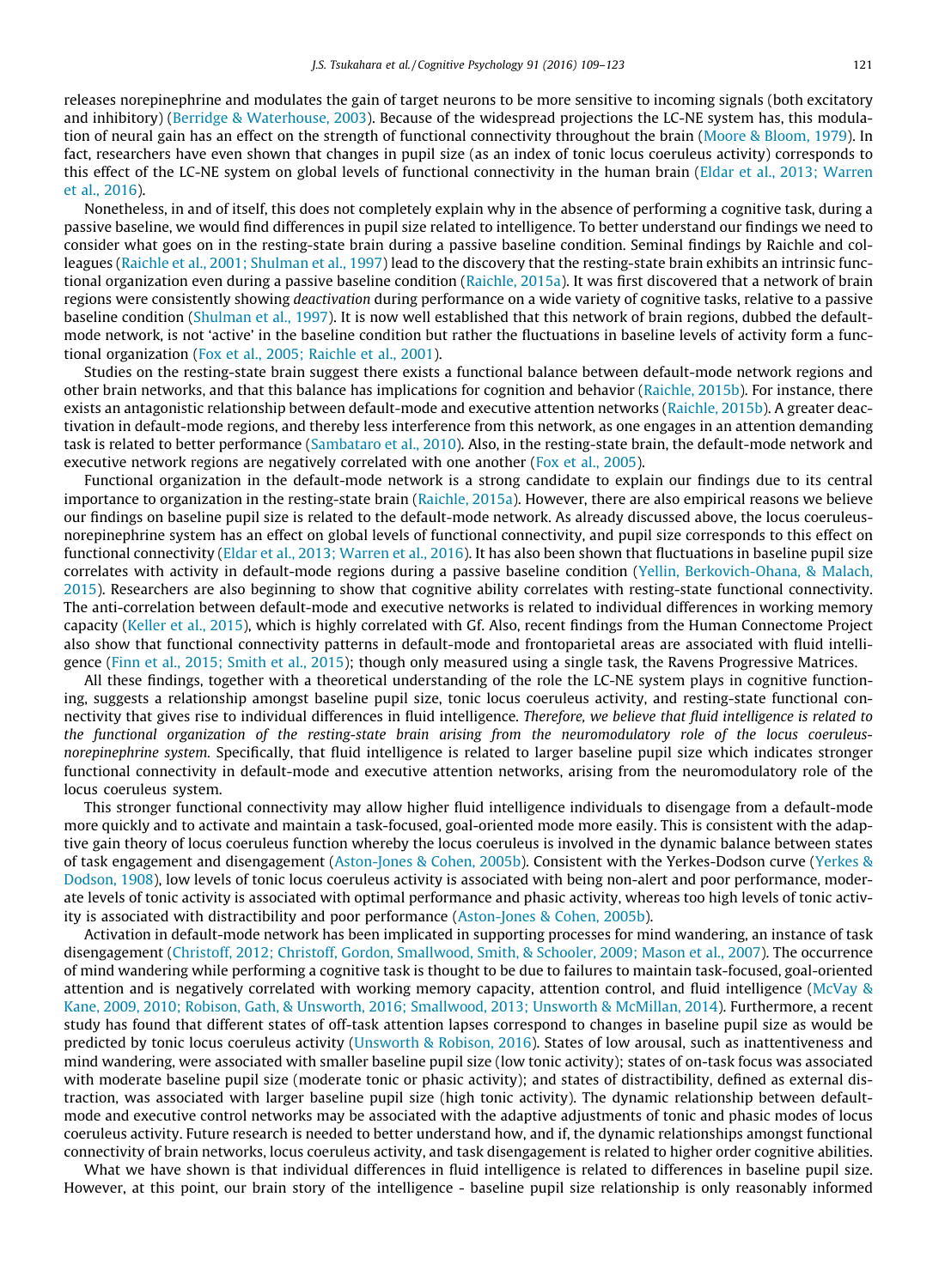speculation. Further research is needed to follow up on our findings if we want to draw any definite conclusions about the underlying neural mechanisms. By understanding the different mechanisms of working memory capacity and fluid intelligence we can better understand what gives rise to individual differences in these abilities, how they are different from one another, and potentially how they can be improved. Therefore, further investigation of the neurobiological processes reflected in individual differences in baseline pupil size is warranted.

#### Acknowledgments

The research was conducted with support by three Office of Naval Research Grants N00014-09-1-0129, N00014-12-1- 0406, N00014-12-1-1011 that were awarded to Randall W. Engle. We acknowledge Kenny L. Hicks, Thomas S. Redick, Taylor A. James, Alexandra N. Trani, Jeffrey L. Foster, Zack Shipstead, and Christopher Draheim for assistance in data collection.

#### References

- Ackerman, P. L., Beier, M. E., & Boyle, M. O. (2005). Working memory and intelligence: The same or different constructs? *Psychological Bulletin, 131*(1), 30–60. http://dx.doi.org/10.1037/0033-2909.131.1.30.
- Ahern, S., & Beatty, J. (1979). Pupillary responses during information processing vary with Scholastic Aptitude Test scores. *Science, 205*(4412), 1289–1292. Aston-Jones, G., & Cohen, J. D. (2005a). Adaptive gain and the role of the locus coeruleus-norepinephrine system in optimal performance. *Journal of Comparative Neurology, 493*(1), 99–110. http://dx.doi.org/10.1002/cne.20723.
- Aston-Jones, G., & Cohen, J. D. (2005b). An integrative theory of locus coeruleus-norepinephrine function: Adaptive gain and optimal performance. *Annual Review of Neuroscience, 28*, 403–450. http://dx.doi.org/10.1146/annurev.neuro.28.061604.135709.
- Beatty, J. (1982). Task-evoked pupillary responses, processing load, and the structure of processing resources. *Psychological Bulletin, 91*(2), 276–292. http:// dx.doi.org/10.1037/0033-2909.91.2.276.
- Beatty, J., & Lucero-Wagoner, B. (2000). The pupillary system. In J. T. Cacioppo, L. G. Tassinary, & G. G. Berntson (Eds.), *Handbook of psychophysiology* (2nd ed., pp. 142–162). Cambridge University Press.
- Berridge, C. W., & Waterhouse, B. D. (2003). The locus coeruleus-noradrenergic system: Modulation of behavioral state and state-dependent cognitive processes. *Brain Research Reviews, 42*, 33–84. http://dx.doi.org/10.1016/S0165-0173(03)00143-7.
- Carroll, J. B. (1993). *Human cognitive abilities: A survey of factor-analytic studies*. Cambridge: Cambridge University Press.
- Christoff, K. (2012). Undirected thought: Neural determinants and correlates. *Brain Research, 1428*, 51–59. http://dx.doi.org/10.1016/j.brainres.2011.09.060. Christoff, K., Gordon, A. M., Smallwood, J., Smith, R., & Schooler, J. W. (2009). Experience sampling during fMRI reveals default network and executive system contributions to mind wandering. *Proceedings of the National Academy of Sciences, 106*(21), 8719–8724. http://dx.doi.org/10.1073/pnas.0900234106.
- Cohen, J., Cohen, P., West, S. G., & Aiken, L. S. (1983). Applied multiple regression/correlation for the behavioral sciences. Conway, A. R. A., Kane, M. J., & Engle, R. W. (2003). Working memory capacity and its relation to general intelligence. *Trends in Cognitive Sciences, 7*(12), 547–552. http://dx.doi.org/10.1016/j.tics.2003.10.005.
- Cowan, N., Elliott, E. M., Saults, S. J., Morey, C. C., Mattox, S., Hismjatullina, A., & Conway, A. R. A. (2005). On the capacity of attention: Its estimation and its role in working memory and cognitive aptitudes. *Cognitive Psychology, 51*(1), 42–100. http://dx.doi.org/10.1016/j.cogpsych.2004.12.001.
- Ekstrom, R., French, J., Harman, H., & Dermen, D. (1976). *Manual for kit of factor-referenced cognitive tests*. Princeton NJ Educational Testing Service (Vol. 102). doi:http://dx.doi.org/10.1073/pnas.0506897102.
- Eldar, E., Cohen, J. D., & Niv, Y. (2013). The effects of neural gain on attention and learning. *Nature Neuroscience*. http://dx.doi.org/10.1038/nn.3428.
- Engle, R. W., Cantor, J., & Carullo, J. J. (1992). Individual differences in working memory and comprehension: A test of four hypotheses. *Journal of Experimental Psychology: Learning, Memory, and Cognition, 18*(5), 972–992.
- Engle, R. W., & Marshall, K. (1983). Do developmental changes in digit span result from acquisition strategies? *Journal of Experimental Child Psychology, 36*, 429–436.
- Engle, R. W., Tuholski, S. W., Laughlin, J. E., & Conway, A. R. A. (1999). Working memory, short-term memory, and general fluid intelligence: A latent-variable approach. *Journal of Experimental Psychology: General, 128*(3), 309–331. http://dx.doi.org/10.1037/0096-3445.128.3.309.
- Finn, E. S., Shen, X., Scheinost, D., Rosenberg, M. D., Huang, J., Chun, M. M., ... Todd Constable, R. (2015). Functional connectome fingerprinting: Identifying individuals using patterns of brain connectivity. *Nature Neuroscience*. http://dx.doi.org/10.1038/nn.4135.
- Fox, M. D., Snyder, A. Z., Vincent, J. L., Corbetta, M., Van Essen, D. C., & Raichle, M. E. (2005). The human brain is intrinsically organized into dynamic, anticorrelated functional networks. *Proceedings of the National Academy of Sciences, 102*(27), 9673–9678. http://dx.doi.org/10.1073/pnas.0504136102. Gilzenrat, M. S., Nieuwenhuis, S., Jepma, M., & Cohen, J. D. (2010). Pupil diameter tracks changes in control state predicted by the adaptive gain theory of
- locus coeruleus function. *Cognitive, Affective & Behavioral Neuroscience, 10*(2), 252–269. http://dx.doi.org/10.3758/CABN.10.2.252. Granholm, E., Asarnow, R. F., Sarkin, A. J., & Dykes, K. L. (1996). Pupillary responses index cognitive resource limitations. *Psychophysiology*. http://dx.doi.org/ 10.1111/j.1469-8986.1996.tb01071.x.
- Harrison, T. L., Shipstead, Z., & Engle, R. W. (2014). Why is working memory capacity related to matrix reasoning tasks? *Memory & Cognition, 1–8*. http://dx. doi.org/10.3758/s13421-014-0473-3.
- Heitz, R. P., Redick, T. S., Hambrick, D. Z., Kane, M. J., Conway, A. R. A., & Engle, R. W. (2006). Working memory, executive function, and general fluid intelligence are not the same. *Behavioral and Brain Sciences, 29*(02), 135–136.
- Heitz, R. P., Schrock, J. C., Payne, T. W., & Engle, R. W. (2008). Effects of incentive on working memory capacity: Behavioral and pupillometric data. *Psychophysiology, 45*, 119–129. http://dx.doi.org/10.1111/j.1469-8986.2007.00605.x.
- Hess, E. H., & Polt, J. M. (1960). Pupil size as related to interest value of visual stimuli. *Science, 132*(3423), 349–350.
- Hess, E. H., & Polt, J. M. (1964). Pupil size in relation to mental activity during simple problem-solving. *Science, 143*(3611), 1190–1192. http://dx.doi.org/ 10.1126/science.143.3611.1190.
- Jensen, A. R. (1998). *The g factor: The science of mental ability*. Westport, CT, US: Praeger Publishers/Greenwood Publishing Group.
- Joshi, S., Li, Y., Kalwani, R. M., & Gold, J. I. (2016). Relationships between pupil diameter and neuronal activity in the locus coeruleus, colliculi, and cingulate cortex. *Neuron, 89*(January), 221–234. http://dx.doi.org/10.1016/j.neuron.2015.11.028.
- Jung, R. E., & Haier, R. J. (2007). The Parieto-Frontal Integration Theory (P-FIT) of intelligence: Converging neuroimaging evidence. *Behavioral and Brain Sciences, 30*, 135–187. http://dx.doi.org/10.1017/S0140525X07001185.

Kahneman, D., & Beatty, J. (1966). Pupil diameter and load on memory. *Science, 154*(3756), 1583–1585.

- Kane, M. J., & Engle, R. W. (2002). The role of prefrontal cortex in working-memory capacity, executive attention, and general fluid intelligence: An individual-differences perspective. *Psychonomic Bulletin & Review, 9*(4), 637–671. http://dx.doi.org/10.3758/BF03196323.
- Kane, M. J., Hambrick, D. Z., Tuholski, S. W., Wilhelm, O., Payne, T. W., & Engle, R. W. (2004). The generality of working memory capacity: A latent-variable approach to verbal and visuospatial memory span and reasoning. *Journal of Experimental Psychology: General, 133*(2), 189–217. http://dx.doi.org/ 10.1037/0096-3445.133.2.189.